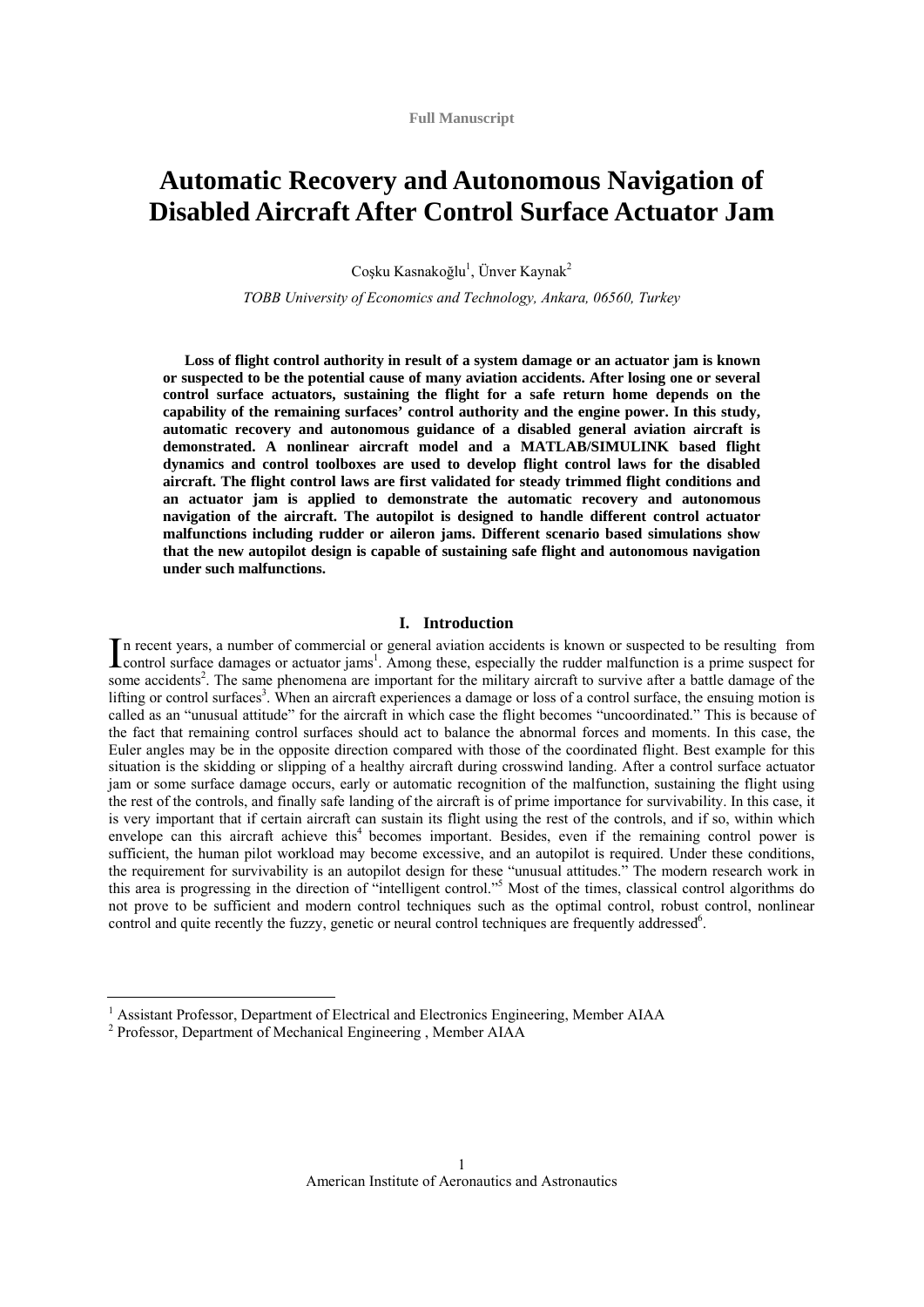## **II. Methodology**

## **A. Problem Statement**

In this study, an autopilot will be developed for a general aviation aircraft encompassing the necessary flight control laws against unusual attitudes. The autopilot will be capable of executing an automatic recovery after a rudder of aileron actuator jam, followed by a steady maneuvering flight to join an approach path for a local airport, and finally demonstrating an automatic landing under variable crosswind conditions. For this, the freely available computer simulation and control software called as the "FDC 1.2 – A SIMULINK Toolbox for Flight Dynamics and Control Analysis"<sup>7</sup> will be used to develop the flight control laws. The nonlinear dynamic model of the Cessna 172 aircraft



*Figure 1.* Cessna 172 aircraft. (Photo courtesy of P. Alejandro Diaz)

 will be used in the design, development and test of the flight control laws under different scenarios. Certainly, the dynamic model of the aircraft must change in parallel with the unusual attitudes. However, development of the true dynamic model requires rather costly wind tunnel testing including use of rotary balances, but there are some low cost remedies including the use of artificial neural network technique<sup>8</sup> for deriving the stability derivatives. Nevertheless, the dynamic model is assumed to be constant in this study, provided that the amount of deviation from usual angles will be kept small.

## **B. Flight Dynamics of Unusual Attitudes**

Nonlinear dynamic model is used to accommodate the uncoordinated motion of the aircraft following the loss of a control surface. As known, normal operation of a rudder and ailerons are in coordination (acting in the same sense) with each other in usual flight, but they must operate in opposite directions for unusual attitudes. Figure 1 gives the commonly used sign convention for the flight control surfaces for an aircraft<sup>7</sup>. For instance, in order to make a coordinated turn to the left, the control wheel is turned to the left and a left rudder pressure is applied. In order to accommodate the left turn command, right aileron moves down (+), left aileron moves up (-) and the rudder moves left (-). This causes the aircraft to bank to the left and the nose travels to the left in a coordinated action. On the contrary, in case of a rudder malfunction in which the servoactuator locks to the left (+), opposite aileron travel is necessary where the right aileron moves up (-) and the left aileron moves down (+) for counteracting the left turning tendency. The aircraft is now put in an "usual attitude" where the nose points to the left, but the aircraft banks to the right. During this motion, appropriate level of throttle and elevator commands are necessary for the complete recovery and obtaining trim values. Small values of rudder lock may be relatively easy to accomodate with opposite aileron movements, but if the rudder lock angles get bigger, the remaining control authority with other controls and engine power will have upper bounds based on the specific aircraft design.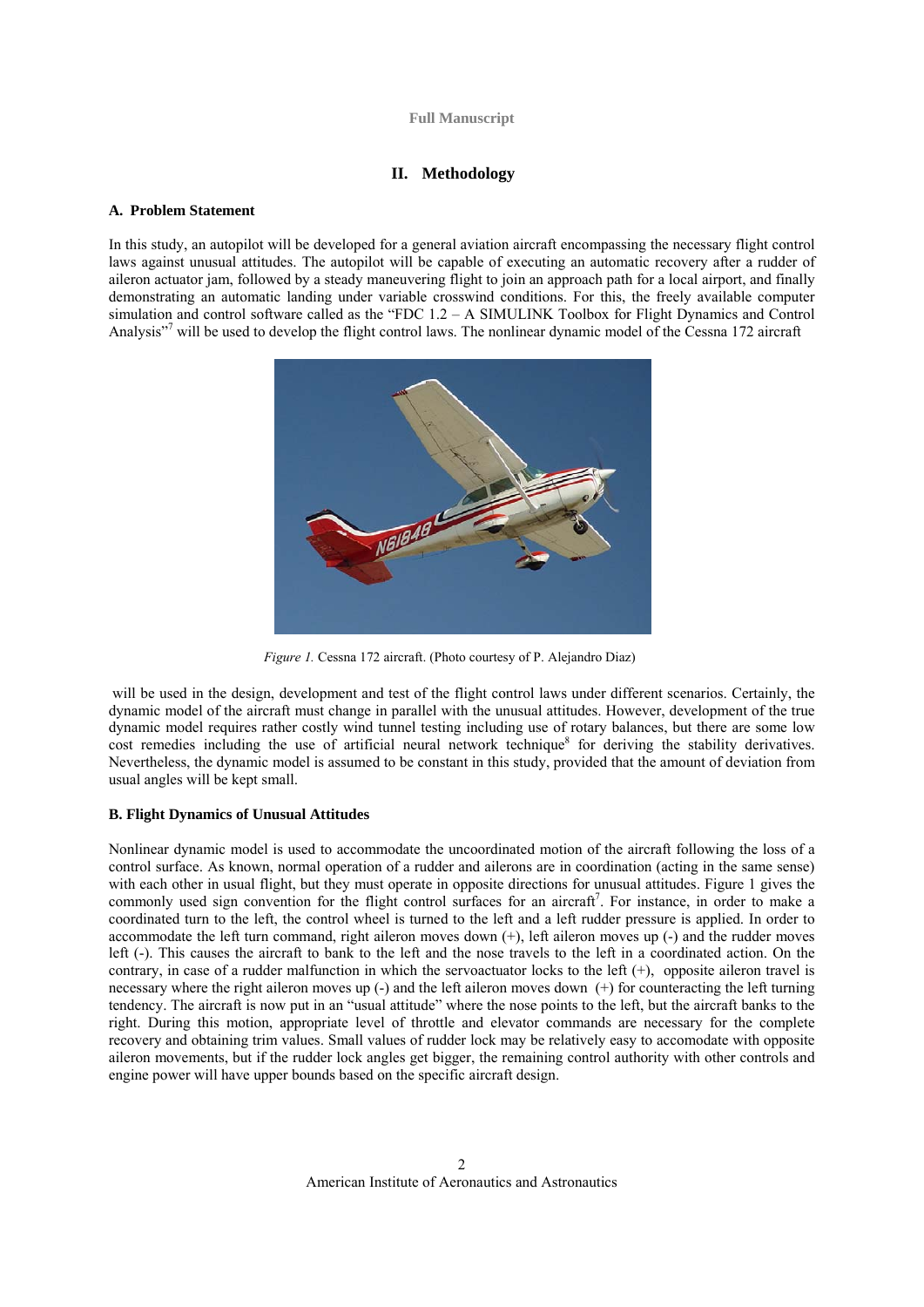

*Figure 2.* Sign convention for flight control surfaces [7].

#### **C. Nonlinear Aircraft Model**

Nonlinear aircraft model in a state space form can be written in body, stability or wind axes as given in Equation 1 where  $\boldsymbol{x}$  is the state vector, and  $\boldsymbol{F}_{tot}$  and  $\boldsymbol{M}_{tot}$  are the total external forces and moments respectively.

$$
\dot{x} = f(x, F_{tot}(t), M_{tot}(t))
$$
\n(1)

The state vector in wind axes is given by<sup>7</sup>

$$
x = [V, \alpha, \beta, p, q, r, \varphi, \theta, \psi, x_e, y_e, h]^T
$$
\n(2)

where *V* is the total velocity,  $\alpha$  and  $\beta$  are the angle of attack and angle of sideslip,  $p$ ,  $q$ ,  $r$ , are the body angular velocities,  $\varphi$ ,  $\theta$ ,  $\psi$  are the body Euler angles, and  $x_e$ ,  $y_e$ ,  $h$ , are the position coordinates with respect to the Earth fixed noninertial axes. Total external force and moment vectors under the effects of aerodynamic, propulsive, gravity and athmospheric forces are given as.

$$
F_{tot} = f_F(x(t), u(t), v(t), t)
$$
\n(3)

$$
M_{tot} = f_M(x(t), u(t), v(t), t)
$$
 (4)

For insance, the aerodynamic force and the aerodynamic input vector are given by

$$
F_{aero} = f_{aero}(x, \dot{x}, u_{aero})
$$
\n<sup>(5)</sup>

$$
u_{aero} = \left[\delta_e, \delta_a, \delta_r, \delta_t\right]^T
$$
\n(6)

where  $\delta_e$  is the elevator angle,  $\delta_a$  aileron angle,  $\delta_r$  rudder angle and  $\delta_t$  is the throttle travel. Finaly, the aerodynamic forces and moments in terms of nondimensional variables (stability derivatives) are given as<sup>7</sup>

$$
C_{X_a} = C_{X_0} + C_{X_a} \alpha + C_{X_{a^2}} \alpha^2 + C_{X_{a^3}} \alpha^3
$$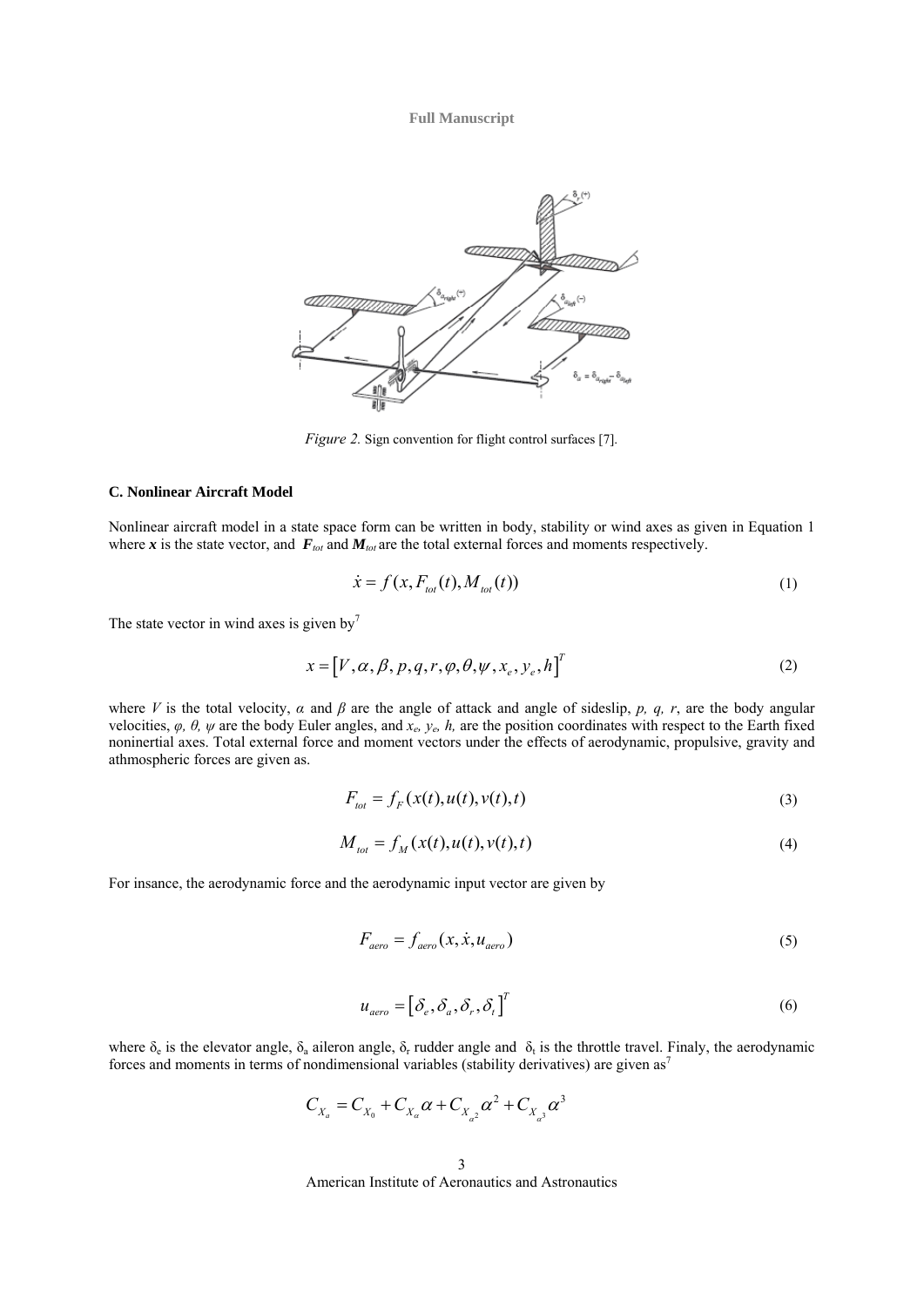$$
+C_{X_q}\frac{q\overline{c}}{V}+C_{X_{\delta_r}}\delta_r+C_{X_{\delta_f}}\delta_f+C_{X_{\alpha\delta_f}}\alpha\delta_f\tag{7}
$$

$$
C_{Y_a} = C_{Y_0} + C_{Y_\beta} \beta + C_{Y_\rho} \frac{pb}{2V} + C_{Y_r} \frac{rb}{2V}
$$
  
+ 
$$
C_{Y_{\delta_a}} \delta_a + C_{Y_{\delta_r}} \delta_r + C_{Y_{\delta_r} a} \delta_r \alpha + C_{Y_\beta} \frac{\dot{\beta}b}{2V}
$$
 (8)

$$
C_{Z_a} = C_{Z_0} + C_{Z_a} \alpha + C_{Z_{a^3}} \alpha^3 + C_{Z_q} \frac{q\overline{c}}{V}
$$

$$
+C_{Z_{\delta_e}}\delta_e + C_{Z_{\delta_e\beta^2}}\delta_e\beta^2 + C_{Z_{\delta_f}}\delta_f + C_{Z_{\alpha\delta_f}}\alpha\delta_f
$$
\n(9)

$$
C_{l_a} = C_{l_b} + C_{l_\beta} \beta + C_{l_\gamma} \frac{pb}{2V} + C_{l_\gamma} \frac{rb}{2V}
$$
  
+ 
$$
C_{l_{\delta_a}} \delta_a + C_{l_{\delta_r}} \delta_r + C_{l_{\delta_a} \delta_a} \alpha
$$
 (10)

$$
C_{m_a} = C_{m_0} + C_{m_a} \alpha + C_{m_{a^2}} \alpha^2 + C_{m_q} \frac{q\overline{c}}{V}
$$

$$
+C_{m_{\delta_e}}\delta_e + C_{m_{\beta^2}}\beta^2 + C_{m_r}\frac{\partial}{\partial V} + C_{m_{\delta_f}}\delta_f
$$
\n(11)

$$
C_{n_a} = C_{n_0} + C_{n_\beta} \beta + C_{n_p} \frac{\mu}{2V} + C_{n_r} \frac{V \nu}{2V} + C_{n_{\beta} \gamma} \frac{V \nu}{2V} + C_{n_{\beta_0}} \delta_a + C_{n_{\beta_r}} \delta_r + C_{n_{\beta_0}} \frac{q \bar{c}}{V} + C_{n_{\beta} \gamma} \beta^3
$$
\n(12)

## D. Computer Model of the Aircraft

For the computer modeling of the aircraft, we utilize the Airlib library<sup>15</sup> for MATLAB/SIMULINK, which is based on dynamical model of the aircraft in the FDC Toolbox. The equations of motion are as described in the previous section, where the geometry, mass, and aerodynamic derivatives for the Cessna 172 aircraft are as follows:

Geometry and Mass Parameters:  $[char\ b\ S\ Ix\ Iy\ Iz\ Jxy\ Jxz\ Jyz\ m]$  $=$  [1.4935 10.9118 16.1651 1285.3 1824.9 2666.9 000 1043.3] Aerodynamic D-Force Derivatives:  $[CD0 CDa CDq CDde CDih] = [0.031 0.13 0 0.06 0]$ Aerodynamic L-Force Derivatives:  $[CL0 CLa CLq CLde CLih] = [0.31 \ 5.143 \ 3.9 \ 0.43 \ 0]$ Aerodynamic Y-Force Derivatives:  $[CY0 CYb CYp CYr CYda CYdr] = [0 -0.31 -0.037 0.21 0.0 0.187]$ Aerodynamic X-moment Derivatives: [Cl0 Clb Clp Clr Clda Cldr] =  $[0 -0.089 -0.47 0.096 -0.178 0.0147]$ Aerodynamic Y-Moment Derivatives:  $[Cm0 Cma Cmq Cmde Cmih] = [-0.015 - 0.89 - 12.4 - 1.28 0]$ 

> $\overline{4}$ American Institute of Aeronautics and Astronautics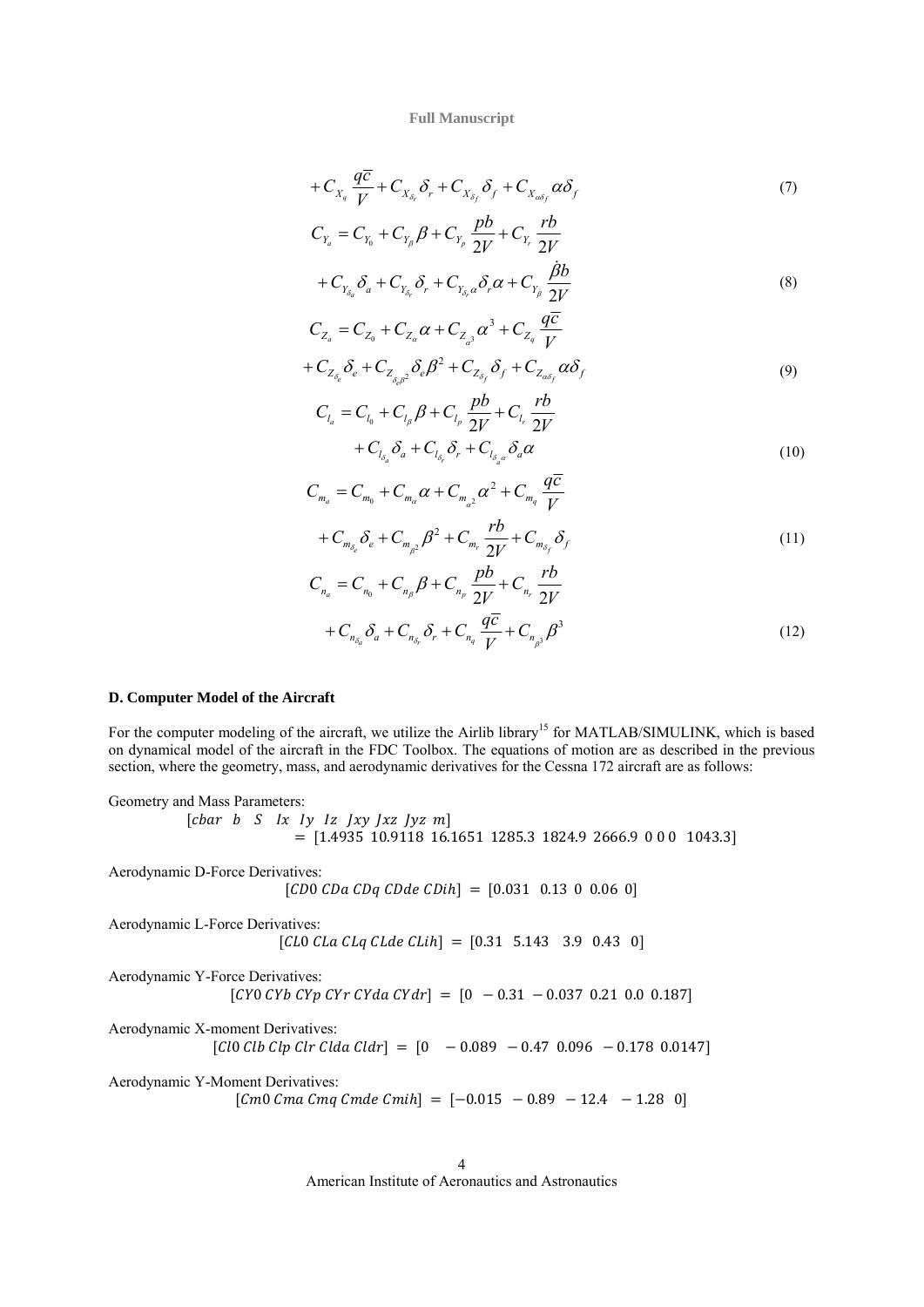Aerodynamic Z-moment Derivatives: [Cn0 Cnb Cnp Cnr Cnda Cndr] =  $[0 \ 0.065 \ -0.03 \ -0.099 \ -0.053 \ -0.0657]$ 

The International Measurement System (MKS) is adopted for all the units.

## **III.** Autopilot Design

## A. Straight and Level Flight

| Control and Estimation Tools Manager                   |                                                                             |                               | <b>ARTIST AND AND</b>       | keromaniker and Automanities |         | $\mathbf{x}$<br>$\Box$<br>U |
|--------------------------------------------------------|-----------------------------------------------------------------------------|-------------------------------|-----------------------------|------------------------------|---------|-----------------------------|
| Tools Help<br>File                                     |                                                                             |                               |                             |                              |         |                             |
| o li 9<br>۴                                            |                                                                             |                               |                             |                              |         |                             |
| <b>Workspace</b>                                       | Operating Points Compute Operating Points                                   |                               |                             |                              |         |                             |
| Project - airtrimCessna1<br>Operating Points           | Compute new operating points using operating specifications                 |                               |                             |                              |         |                             |
| Default Operating<br><sup>白-图</sup> Linearization Task | States   Inputs                                                             | Outouts   Computation Results |                             |                              |         |                             |
| <b>E</b> Custom Views                                  |                                                                             |                               | <b>State Specifications</b> |                              |         |                             |
| Project - airtrimCessna1                               | State                                                                       | Value                         | Known                       | Steady State                 | Minimum | Maximum                     |
| Operating Points                                       | airtrimCessna172/Cessna 172 /eqm/integrator                                 |                               |                             |                              |         |                             |
|                                                        | State - 1                                                                   | 65                            | J                           |                              | $-Int$  | Inf                         |
| 由 <b>同 Linearization Task</b>                          | State - $2$                                                                 | 0.33385                       |                             | ⊽                            | $-Inf$  | Inf                         |
|                                                        | State - 3                                                                   | 0                             |                             | $\overline{\bm{J}}$          | $-Inf$  | Inf                         |
|                                                        | State - 4                                                                   | 0                             |                             | $\overline{\mathsf{v}}$      | $-Inf$  | Inf                         |
|                                                        | State - 5                                                                   | O                             |                             | V                            | -Inf    | Inf                         |
|                                                        | State $-6$                                                                  | 0                             |                             | $\overline{J}$               | -Inf    | Inf                         |
|                                                        | State - 7                                                                   | Ō                             |                             | $\overline{\mathsf{v}}$      | -Inf    | Inf                         |
|                                                        | State - 8                                                                   | 0.33385                       |                             | J                            | $-Inf$  | Inf                         |
|                                                        | State - 9                                                                   | 0                             |                             | $\overline{J}$               | $-Inf$  | Inf                         |
|                                                        | State - 10                                                                  | 0                             |                             |                              | $-Inf$  | Inf                         |
|                                                        | State - 11                                                                  | 0                             |                             |                              | $-Inf$  | Inf                         |
|                                                        | State - 12                                                                  | 1000                          | ⊽                           | V                            | $-Inf$  | Inf                         |
| 111<br>Þ                                               | Import Initial Values<br><b>Compute Operating Points</b><br>Sync with Model |                               |                             |                              |         |                             |
| ▲<br>$\overline{\phantom{a}}$                          |                                                                             |                               |                             |                              |         |                             |
| Compute operating points.                              |                                                                             |                               |                             |                              |         |                             |

Figure 3. Computing an operating point using Control Design and Estimation Tools Manager in MATLAB.

We start with an autopilot design when the aircraft is flying at a cruise speed of 65 m/s, at an altitude of 1000 m and all control surface servoactuators are functioning properly. The aircraft is first trimmed using the optimization routines under the Control and Estimation Tools Manager of MATLAB (see Figure 3), and using the functions of the Airlib library. The trim points satisfying the below given operating conditions

$$
v = 65 \text{ m/s},
$$
  $z_e = 1000 \text{ m},$   $\frac{\partial \alpha}{\partial t} = \frac{\partial \beta}{\partial t} = \frac{\partial p}{\partial t} = \frac{\partial q}{\partial t} = \frac{\partial r}{\partial t} = \frac{\partial \psi}{\partial t} = \frac{\partial \theta}{\partial t} = \frac{\partial \phi}{\partial t} = \frac{\partial z_e}{\partial t} = 0$  (13)

are computed as follows:

$$
x_0 = [v, \alpha, \beta, p, q, r, \psi, \theta, \phi, x_e, y_e, z_e] = [65, -0.0072915, 0, 0, 0, 0, -0.0072915, 0, 0, 0, 1000]
$$
  

$$
u_0 = [F_x, \delta_e, \delta_a, \delta_r] = [1125.7, -0.0066489, 0, 0]
$$
 (14)

where  $x_0$  is the aircraft state at the trim condition and  $u_0$  is the input vector containing the throttle and surface deflections to be applied. The nonlinear aircraft with an initial state  $x_0$ , its inputs  $u_0$  and its parameters as given in Section II is simulated by using SIMULINK and the results are plotted in Figures 4-5. It can be seen from the figures that the aircraft maintains straight and level flight. Apart from the twelve state parameters, two additional parameters that are important in autopilot design, namely  $A_y(g)$  and  $\chi (rad)$  are also plotted. The former parameter  $A_y$  is the acceleration in direction perpendicular to the aircraft heading. It is desirable that this acceleration be small for flight comfort as well as to achieve the turn coordination (i.e. keep slip or skid small during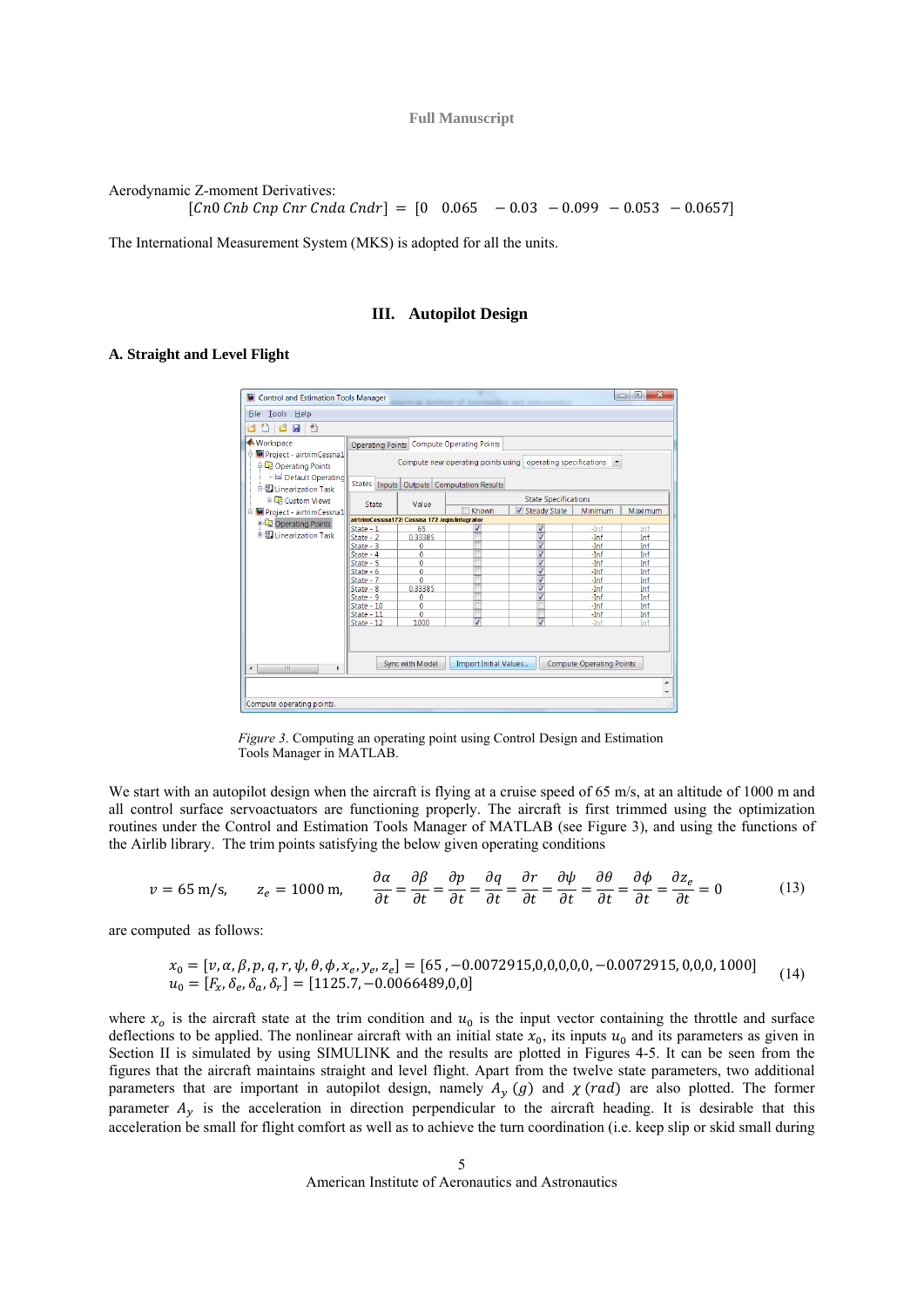turns). The latter parameter, which is the azimuth angle  $\chi = \psi + \beta$ , is the actual direction in which the aircraft is flying. This is normally the same as the heading angle  $\psi$  since  $\beta$  is zero during a normal flight. However, for the autopilot designs in the succeeding sections, the aircraft will be flying at unusual attitudes and hence it will be the case that  $\beta \neq 0$ . In these cases, it is important to be able to control the actual direction of motion ( $\chi$ ) as opposed to which way the nose of the aircraft is pointed  $(\psi)$ .



*Figure 4*. Aircraft states resulting from SIMULINK simulations of the nonlinear aircraft model for normal flight around  $v = 65$  m/s and  $h = 1000$  m.



*Figure 5*. Aircraft trajectory resulting from SIMULINK simulations of the nonlinear aircraft model for normal flight around  $v = 65$  m/s and  $h = 1000$  m.

The next task is to design an autopilot for normal flight that will carry out a set of desired commands from the operator. The types of commands that the autopilot will receive from the operator are the airspeed  $(v_{cmd})$ , altitude  $(z_{e,cmd})$ , direction of travel  $(\chi_{cmd})$  and the lateral acceleration command  $(A_{y,cmd})$ . The last command will normally be set to zero to minimize the lateral force acting on the aircraft. Since a change in the direction of travel  $(\chi)$  is achieved by the banking of the aircraft (i.e. a change in  $\phi$ ) it usually leads better results to first design an inner controller to set the roll angle  $(\phi)$  to a desired value, and then wrap an outer controller to send the command  $\phi_{cmd}$ to this inner controller based on the direction of travel command  $\chi_{cmd}$  as in Figure 6.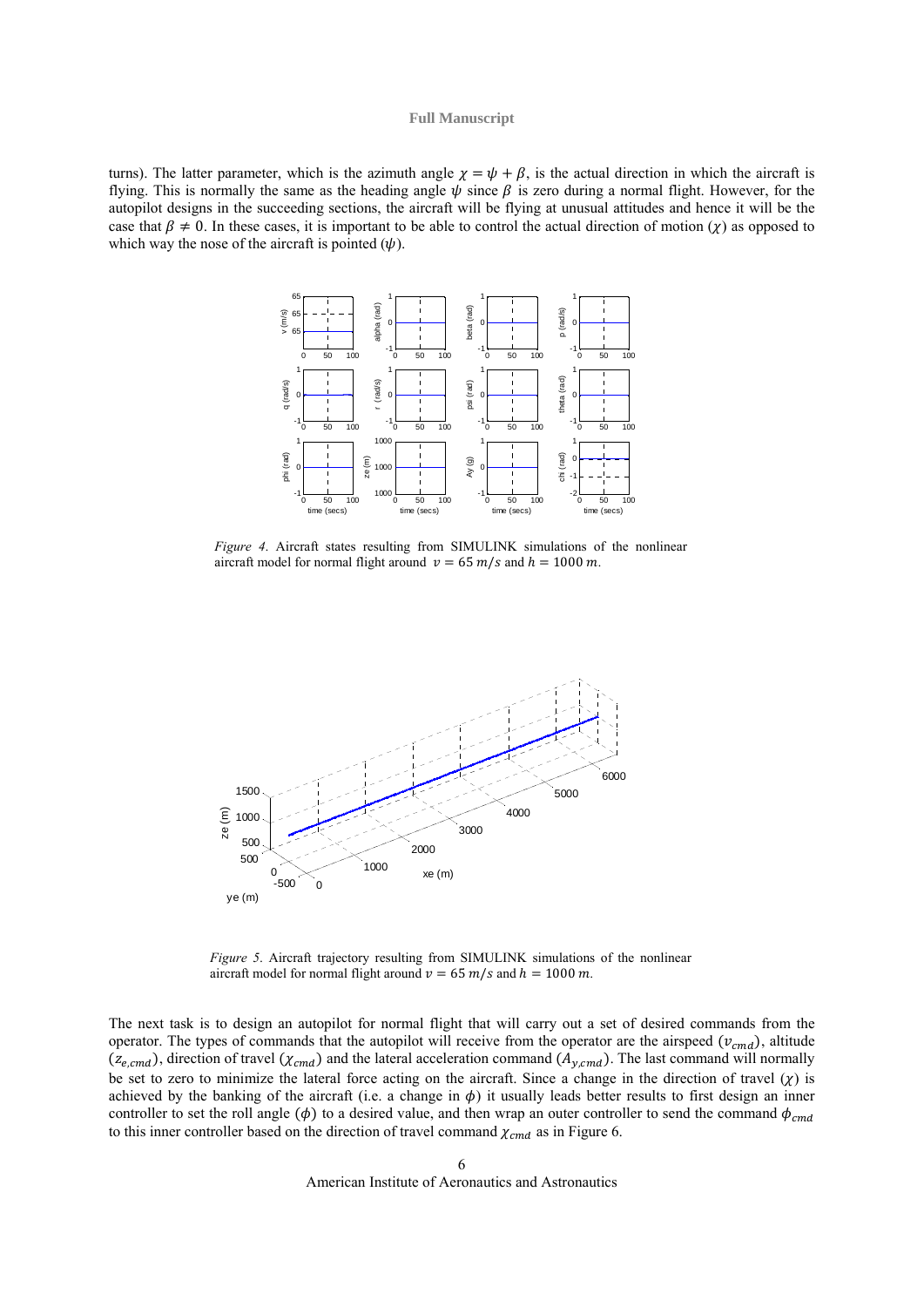

*Figure 6.* Closed loop system structure for autopilot design.

For inner controller design we first linearize the nonlinear aircraft model about the trim conditions  $(x_0, u_0)$ , which yields a linear state-space system  $G$  of the form:

$$
G\begin{cases} \dot{x} = Ax + Bu \\ y = Cx + Du \end{cases}
$$
\n(15)

where the output vector y consists of the signals that we wish to control, namely  $y = [v, z_e, \phi, A_v]$ . The open loop step response for the linearized system (15) is shown in Figure 7.



*Figure 7.* Aircraft states resulting from simulations of the linearized aircraft model in open-loop for normal flight around  $v = 65$  m/s and  $h = 1000$  m.

The goal is to design a controller for this system so that the closed loop system tracks a desired reference  $(v_{cmd}, z_{ecmd}, \phi_{cmd}, \chi_{cmd})$ . The typical approach in controller design for aircrafts is to design two separate controllers for the longitudinal and lateral directions and then use these controllers as if the two dynamics were uncoupled. While this approach is often preferred for its simplicity, in real life there is usually significant coupling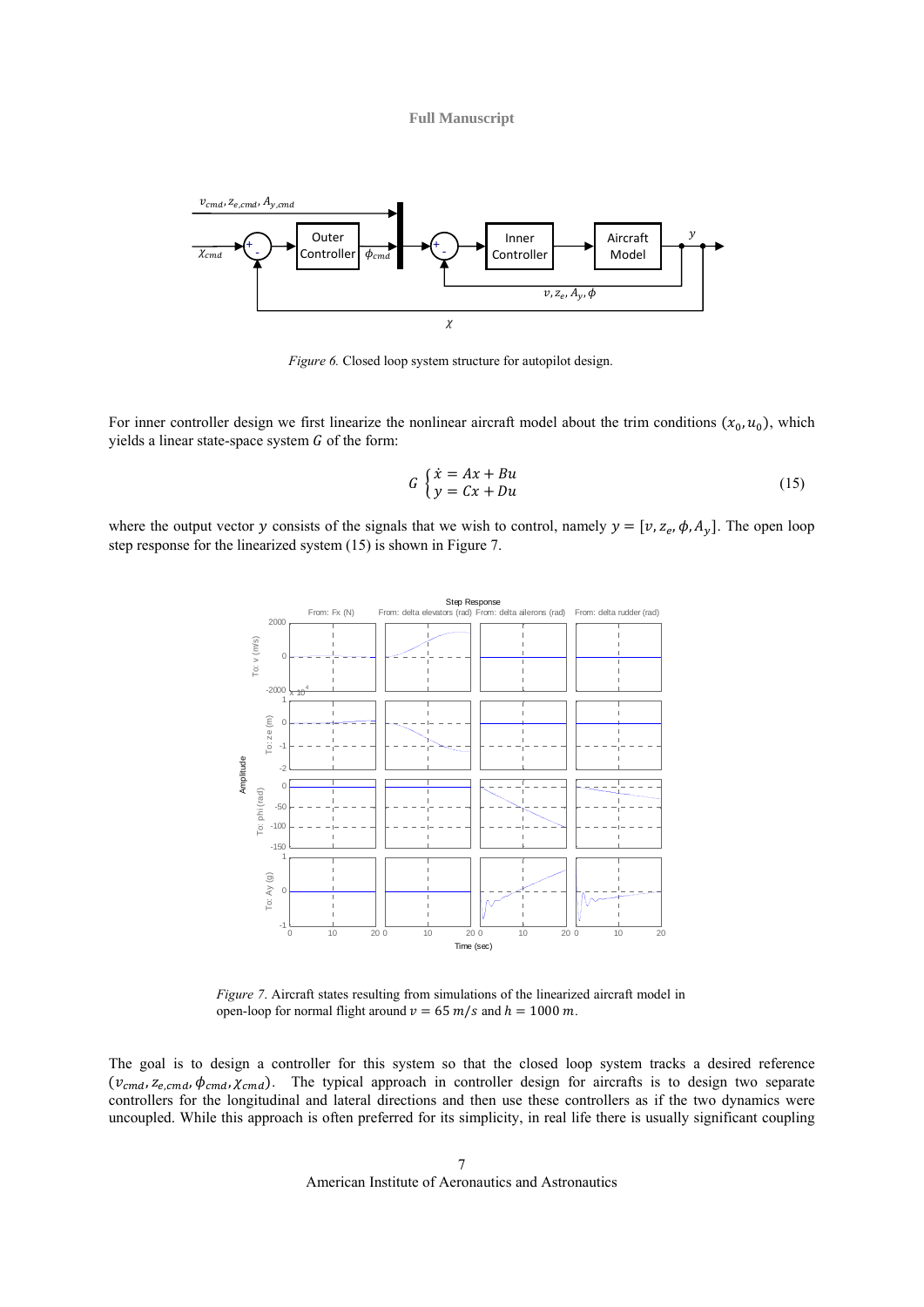between longitudinal and lateral directions which creates undesired errors when the two controllers are used together. In this paper we utilize a design approach, namely *loop-shaping*, where we can explicitly address and minimize the coupling effects between different channels. To briefly summarize, the loop-shaping method computes a stabilizing  $H_{\infty}$  controller K for the plant G to shape the sigma ( $\sigma$ ) plot of the transfer function GK to have a desired loop shape  $G_d$ , within a certain accuracy  $\gamma$ . Ideally  $\gamma$  should be as small as possible. The procedure for determining  $K$  is as follows: First the GCD formula described in Ref.12 is used to compute a stable minimum-phase loopshaping squaring-down prefilter W so that the shaped plant  $G_s = GW$  is square and the desired loop shape  $G_d$  is approximated as closely as possible. That is

$$
\sigma(G_d) \approx \sigma(G_s) \quad \forall \omega \in [\omega_{\min}, \omega_{\max}] \tag{16}
$$

where  $\sigma$  denotes singular values and  $[\omega_{min}, \omega_{max}]$  is the desired frequency range. This step is followed by the computation of an optimal loop-shaping controller  $K_s$  for the shaped plant  $G_s$  using the normalized-coprime-factor control synthesis theory  $13$ . The overall controller is then given by

$$
K = W K_s \tag{17}
$$

If the plant G is a continuous time LTI, the D matrix of G is full rank, and G has no finite zeros on the  $j\omega$ -axis, and  $[\omega_{\text{min}}], \omega_{\text{max}}] = [0, \infty]$  then a perfect fit  $\sigma(G_d) = \sigma(G_s)$  can theoretically be achieved for all frequencies. Otherwise the range  $[\omega_{min}, \omega_{max}]$  can be used to achieve a pole-shifting bilinear transform <sup>14</sup> to compute a shifted system  $G_{shift}$  to which the loop-shaping procedure above is applied. This results in an approximate fit for the original plant ܩ over the desired frequency range. The reader interested in further details of the loop-shaping procedure is referred to Refs.12-14.

For inner controller design task at hand, we set the desired loop shape  $G_d$  as follows:

$$
G_d(s) = \text{diag}\left(\frac{2}{s}, \frac{2}{s}, \frac{2}{s}, \frac{2}{s}\right) = \begin{bmatrix} \frac{2}{s} & 0 & 0 & 0\\ 0 & \frac{2}{s} & 0 & 0\\ 0 & 0 & \frac{2}{s} & 0\\ 0 & 0 & 0 & \frac{2}{s} \end{bmatrix}
$$
(18)

where diag stands for diagonal matrix. This means the closed loop transfer function matrix  $T(s)$  from the references  $(v_{cmd}, z_{e,cmd}, A_{y,cmd}, \phi_{cmd})$  to outputs  $(v, z_e, A_y, \phi)$  will approximately be the following

$$
T(s) = G_d(s)[I + G_d(s)]^{-1} \approx \text{diag}\left(\frac{2}{s+2}, \frac{2}{s+2}, \frac{2}{s+2}, \frac{2}{s+2}\right) = \begin{bmatrix} \frac{2}{s+2} & 0 & 0 & 0\\ 0 & \frac{2}{s+2} & 0 & 0\\ 0 & 0 & \frac{2}{s+2} & 0\\ 0 & 0 & 0 & \frac{2}{s+2} \end{bmatrix}
$$
(19)

Observe that:

1. The individual transfer functions for the diagonal channels are approximated by

$$
\frac{V_{cmd}(s)}{V(s)} = \frac{z_{e,cmd}(s)}{z_e(s)} = \frac{A_{y,cmd}(s)}{A_y(s)} = \frac{\phi_{cmd}(s)}{\phi(s)} \approx \frac{2}{s+2}
$$
(20)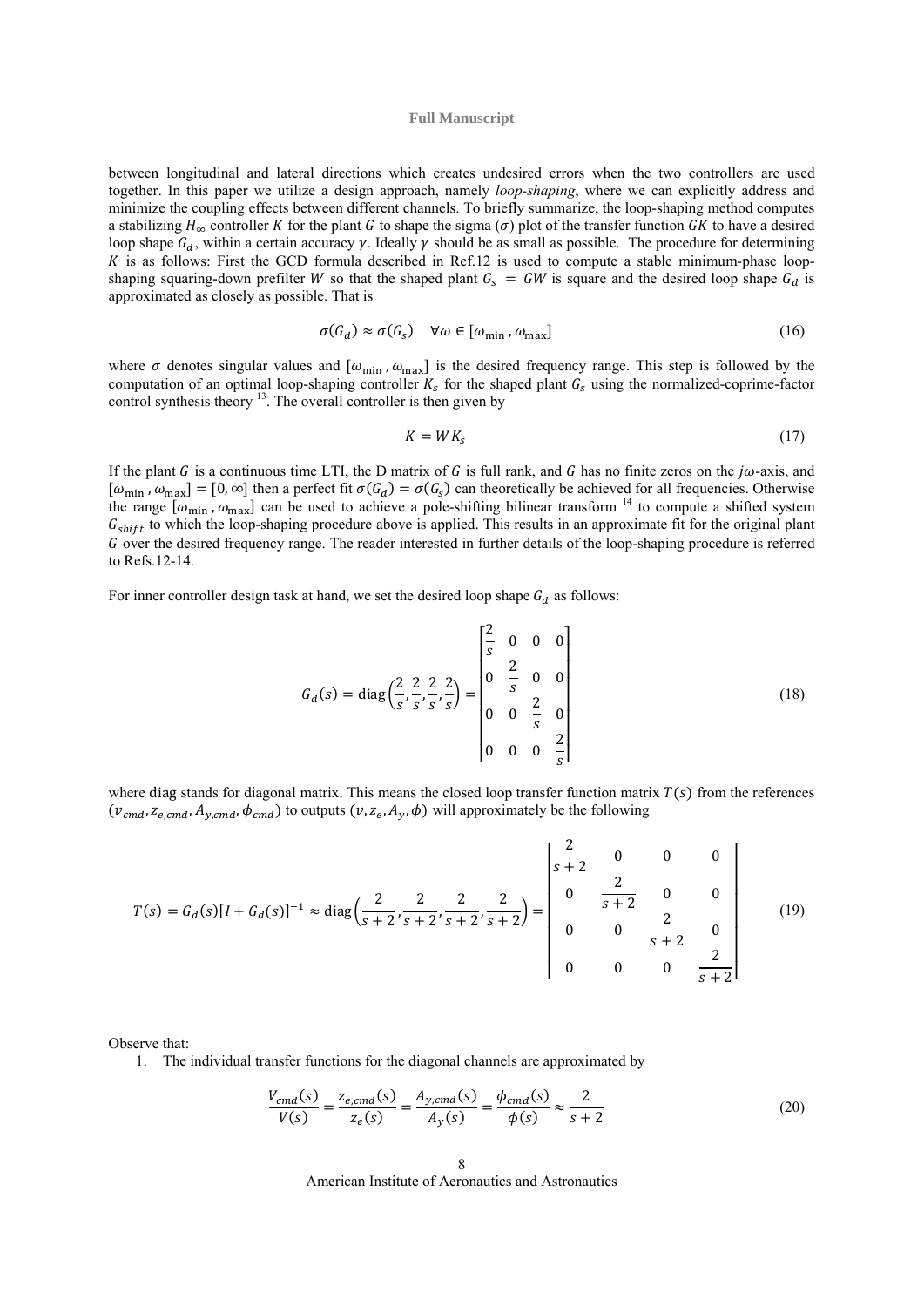This means the closed loop system will be able to track all references successfully, with a settling time of approximately  $t_s = 5\tau = 5\frac{1}{2} = 2.5$  seconds.

2. The off-diagonal entries of  $T(s)$  are approximately zero. This means that the coupling between different command-response pairs are eliminated; e.g. when the operator issues a step input from  $v\_{cmd}$ , this command will result in an increase of  $\nu$  by 1 m/s, but this command will not result in any other uninented effects such as a change in altitude, lateral accelaration or roll angle. This point is sometimes neglected in simple autopilot designs but needs to be addressed explicitly in this paper, especially since in the succeeding sections we will be dealing with unusual flight attitudes, which introduce a fair amount coupling between individual channels.

The validity of the items above can be confirmed by looking at the closed loop step response of the system, which is shown in Figure 8. As expected, the plots in the diagonals converge to the value 1 in about 2.5 seconds and the offdiagonal plots are virtually identical to zero.



*Figure 8*. Aircraft states resulting from simulations of the linearized aircraft model in closed-loop for normal flight around  $v = 65$  m/s and  $h = 1000$  m.

The final step is to test the autopilot designed in closed loop with the nonlinear aircraft model from Airlib and perform SIMULINK simulations. We must first wrap the controller designed above with an outer controller (see Figure 6) which will generate an appropriate roll angle command  $\phi_{cmd}$  from a desired direction of motion  $\chi_{cmd}$ . Since this is a single input single output (SISO) controller, we utilize a simple proportional integral derivative (PID) controller with filtered derivative (to yield a practically realizable system and also to reduce the effects of noise associated with differentiation) of the following form

$$
\frac{\Phi_{cmd}(s)}{X_{cmd}(s)} = K_p + \frac{K_i}{s} + \frac{K_d s}{s/N + 1}
$$
\n(21)

where the coefficients were selected empirically as  $K_p = 4$ ,  $K_i = 1$ ,  $K_d = 1$  and  $N = 100$ . This outer controller, the inner controller designed above and the nonlinear Cessna 172 model from Airlib were connected as illustrated in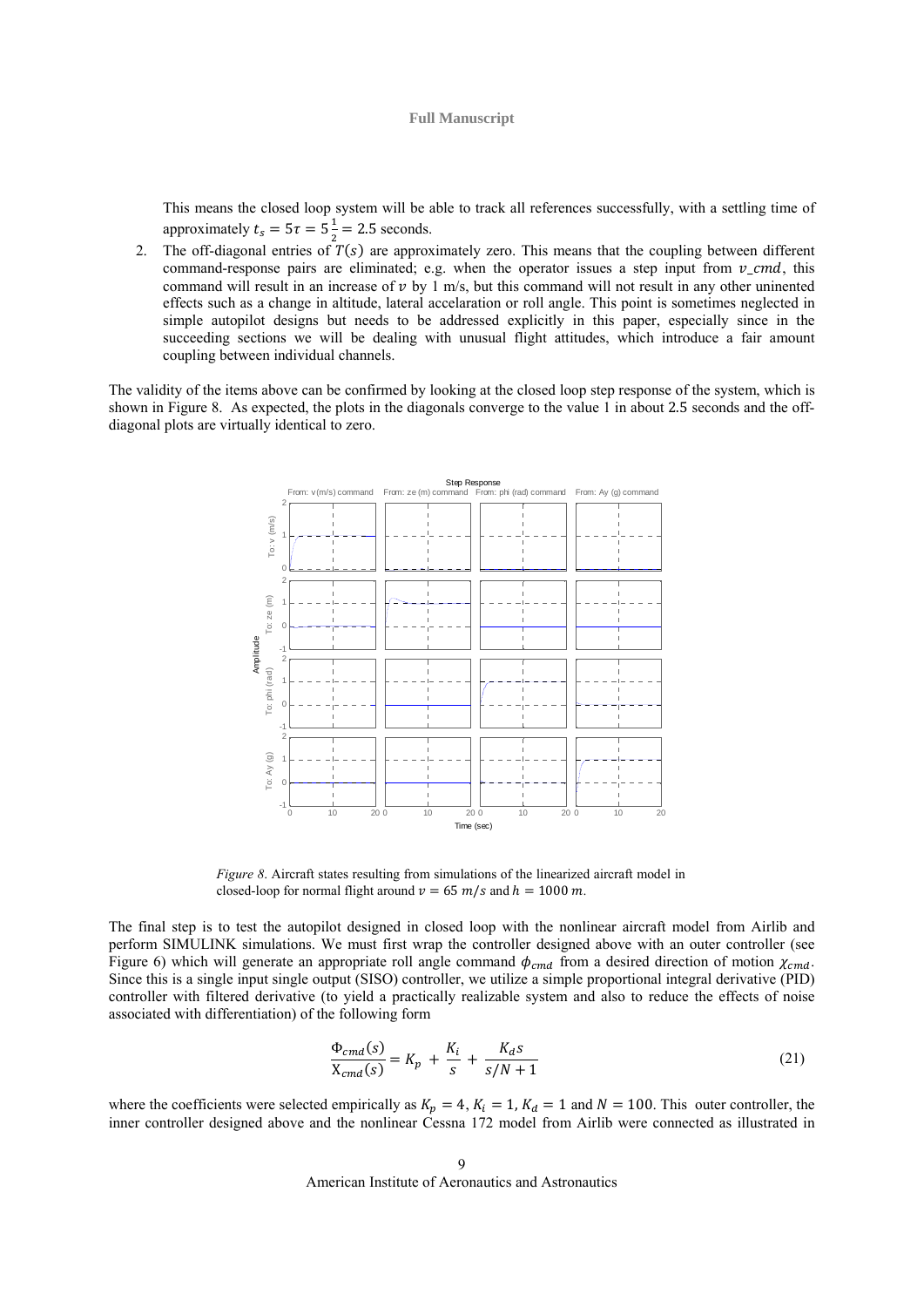Figure 6 and the resulting system was simulated in SIMULINK, the results of which are presented in Figure 9 – Figure 10. The scenario studied in this simulation is as follows: 1) The autopilot is commanded to maintain level flight at 65  $m/s$  and 1000 m from  $t = 0s$  to  $t = 10 s$ . 2) The autopilot is commanded to increase the aircraft's altitude to 1250 m between  $t = 10 s$  and  $t = 30 s$ . 3) The autopilot is commanded to decrease the aircraft's speed to 45 m/s between  $t = 30 s$  and  $t = 50 s$ . 4) The autopilot is instructed to perform a 90° turn between  $t = 60 s$  and  $t = 80 s$ . 5) The autopilot is directed to simultaneously increase the airspeed to 65  $m/s$ , increase the altitude to 1500 m and perform a 45° turn between  $t = 110 s$  and  $t = 140 s$ . In Figure 9, the commands applied to the autopilot are shown in green dotted lines, and the aircraft's response is in blue solid lines, from where it can be seen that desired references are followed quite closely. The trajectory of the aircraft in 3D space is shown in Figure 10.



*Figure 9*. Aircraft states resulting from SIMULINK simulations of the nonlinear aircraft model in closed-loop under normal operation.



*Figure 10*. Aircraft trajectory resulting from SIMULINK simulations of the nonlinear aircraft model in closed-loop under normal operation.

## **B. Rudder Servoactuator Jam**

In this section and the next we consider autopilot designs for the cases when the servoactuators commanding the control surfaces are stuck. We first consider the case where the rudder servoactuator is jammed, and for the sake of example, at an angle of ten degrees, (i.e.  $\delta_r = 10^\circ = 0.1745 \, rad$ ) while the aircraft is flying at a cruise speed of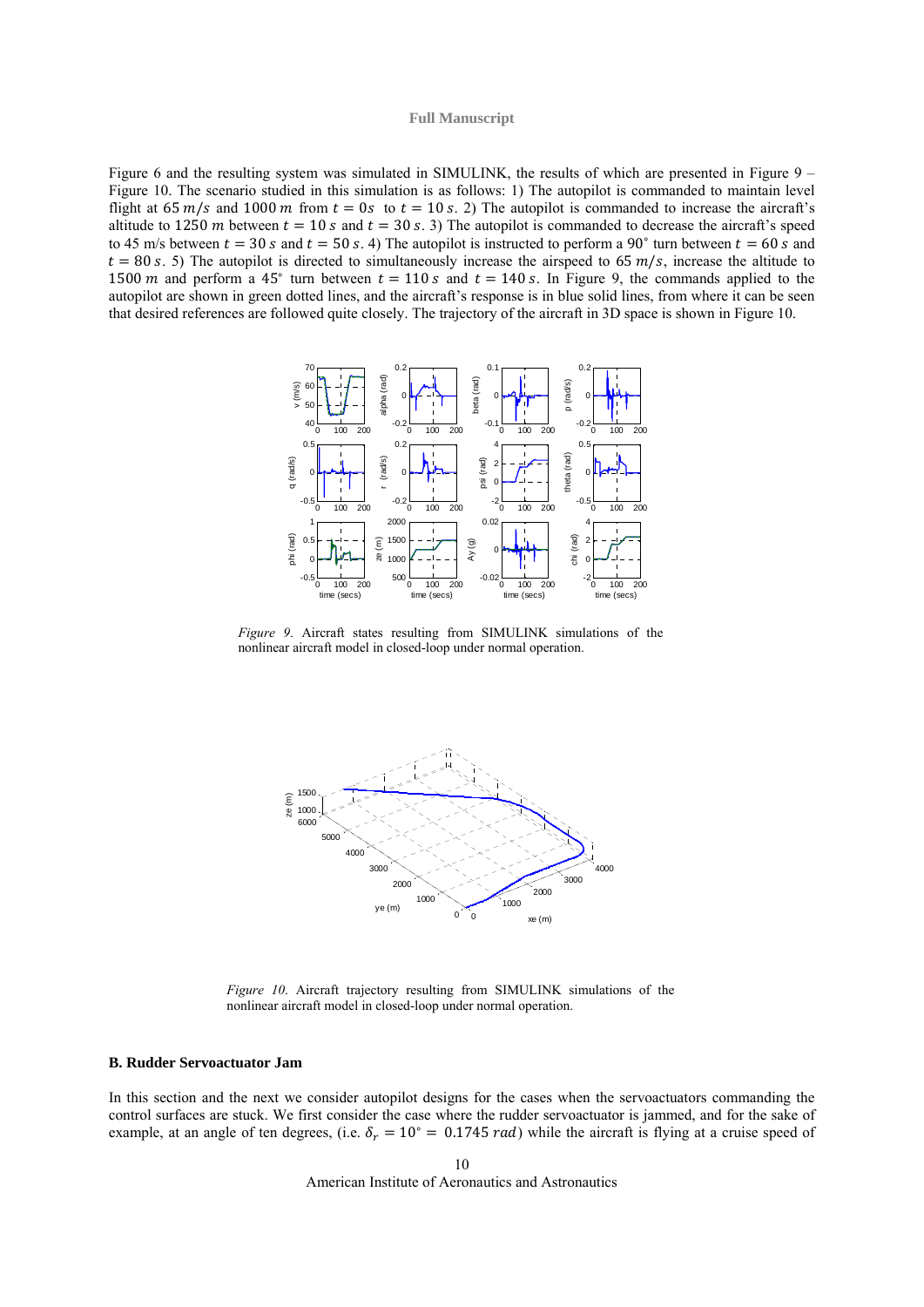65 m/s and an altitude of 1000 m. The uncontrolled response of the aircraft obtained from SIMULINK simulations using the nonlinear Cessna 172 model from Airlib is shown in Figures 11 and 12.



*Figure 11*. Aircraft states resulting from SIMULINK simulations of the nonlinear aircraft model for rudder jam around  $v = 65$  m/s and  $h = 1000$  m.



*Figure 12*. Aircraft trajectory resulting from SIMULINK simulations of the nonlinear aircraft model for rudder jam around  $v = 65$  m/s and  $h = 1000$  m.

It can be seen from the figures that aircraft starts rolling around its axis, loses altitude and hits the ground at a high speed in less than 20 seconds. This is a relatively short amount of time for a human pilot to show an appropriate reaction to save the aircraft; hence the usefulness of an emergency autopilot to handle such a situation.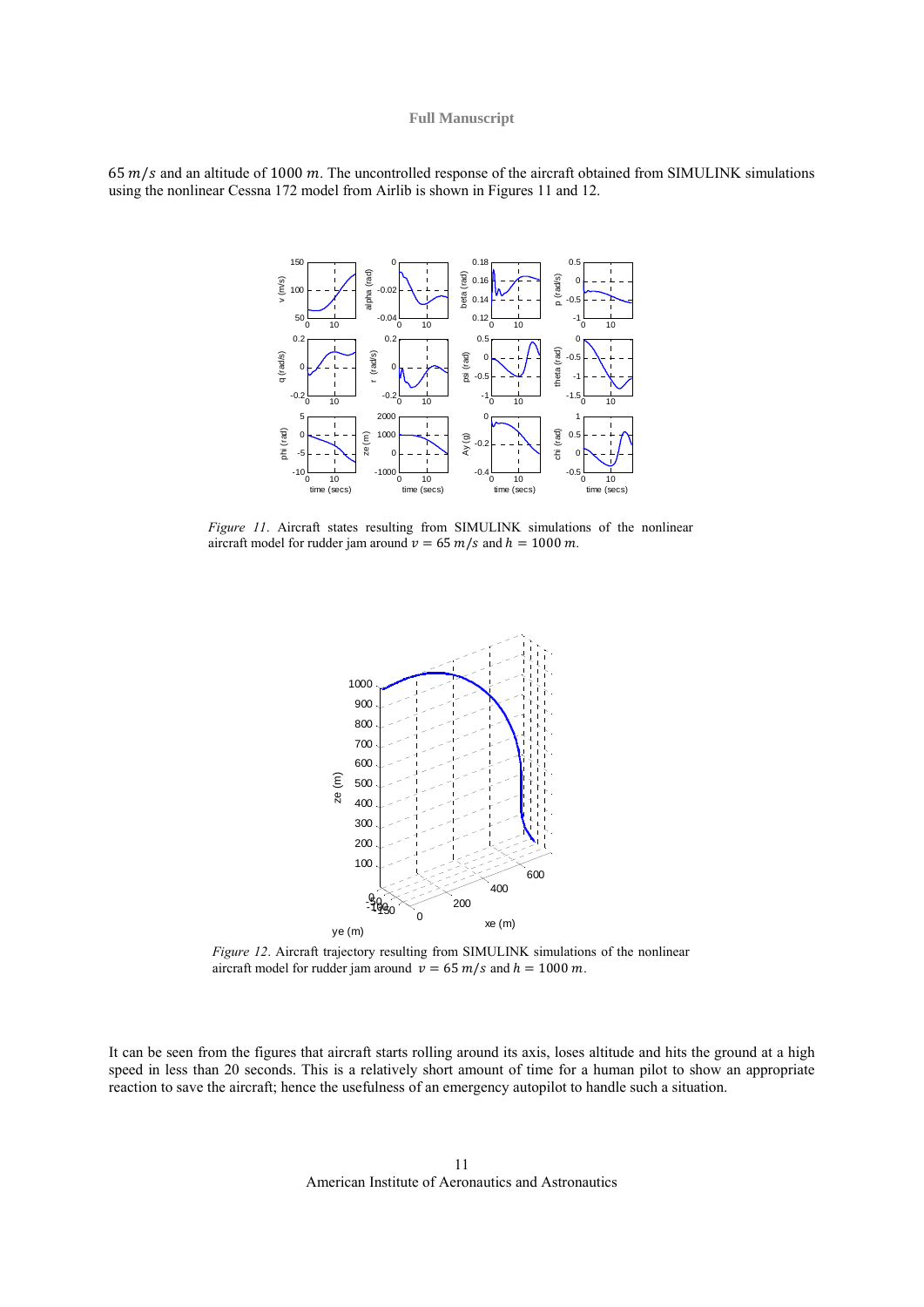Similar to the previous section, the aircraft is first trimmed using the optimization routines under the Control and Estimation Tools Manager of MATLAB (see Figure 3) and using the functions of the Airlib library to compute trim points satisfying the operating specifications, which are as follows:

$$
v = 65 \text{ m/s}, \ z_e = 1000 \text{ m}, \delta_r = 0.1745 \text{ rad}, \ \frac{\partial \alpha}{\partial t} = \frac{\partial \beta}{\partial t} = \frac{\partial p}{\partial t} = \frac{\partial q}{\partial t} = \frac{\partial r}{\partial t} = \frac{\partial \psi}{\partial t} = \frac{\partial \theta}{\partial t} = \frac{\partial \phi}{\partial t} = \frac{\partial z_e}{\partial t} = 0
$$
 (22)

The trim point resulting for this specification is as follows:

$$
x_0 = [v, \alpha, \beta, p, q, r, \psi, \theta, \phi, x_e, y_e, z_e]
$$
  
= [65, -0.0073197, 0.13367, 0, 0, 0, 0, -0.0029238, 0.032667, 0, 0, 1000]  

$$
u_0 = [F_x, \delta_e, \delta_a, \delta_r] = [1170.6, -0.0066292, -0.052421, 0.17453]
$$
 (23)

where  $x_0$  is the aircraft state at the trim condition and  $u_0$  is the input vector containing the throttle and surface deflections to the applied. Comparing with the trim point above with that of the normal flight given in (14), one can make two observations: 1) To compensate for the rudder lock, it is necessary to increase the throttle (i.e. increase  $F_r$ ) and also apply alleron input  $(\delta_q)$  in the opposite direction. 2) To maintain the desired airspeed and altitude the aircraft needs to fly at an unusual attitude; note the non-zero values for the angles  $\beta$  and  $\phi$  need, which implies that the aircraft is banked and sliding sideways. Since the rudder is unusable, we have only three control inputs  $(F_r, \delta_e)$ and  $\delta_a$ ) left, and hence it will only be possible to control three quantities for this situation (as opposed to four quantities in the previous section). We therefore sacrifice  $A<sub>v</sub>$  (and therefore flight comfort and turn coordination) and set our outputs to be controlled as  $y = [v, z_e, \chi]$ . Note again that it is the actual direction of motion ( $\chi$ ) that must be controlled and not merely the heading  $(\psi)$  of the aircraft; this is because for flights at unusual attitudes we have a non-zero and non-constant sideslip angle  $\beta$  and thus  $\gamma = \psi + \beta \neq \psi$ . The task is therefore to design an autopilot that will carry out velocity ( $v_{cmd}$ ), altitude ( $z_{e,cmd}$ ) and direction of travel ( $\chi_{cmd}$ ) commands. As before, we will first design an inner controller to set the roll angle  $(\phi)$  to a desired value, and then wrap an outer controller to send the command  $\phi_{cmd}$  to this inner controller based on the direction of travel command  $\chi_{cmd}$ . The closed loop system structure is identical to that in Figure 6, except that the lateral acceleration  $A_y$  and its command  $A_{y,cmd}$  are no longer part of the picture. As before, for inner controller design we first linearize the nonlinear aircraft model about the trim conditions  $(x_0, u_0)$ , which yields a linear state-space system G of the form where the output vector y is  $y =$  $[v, z_e, \chi]$ . The open loop step response for the linearized system is shown in Figure 13.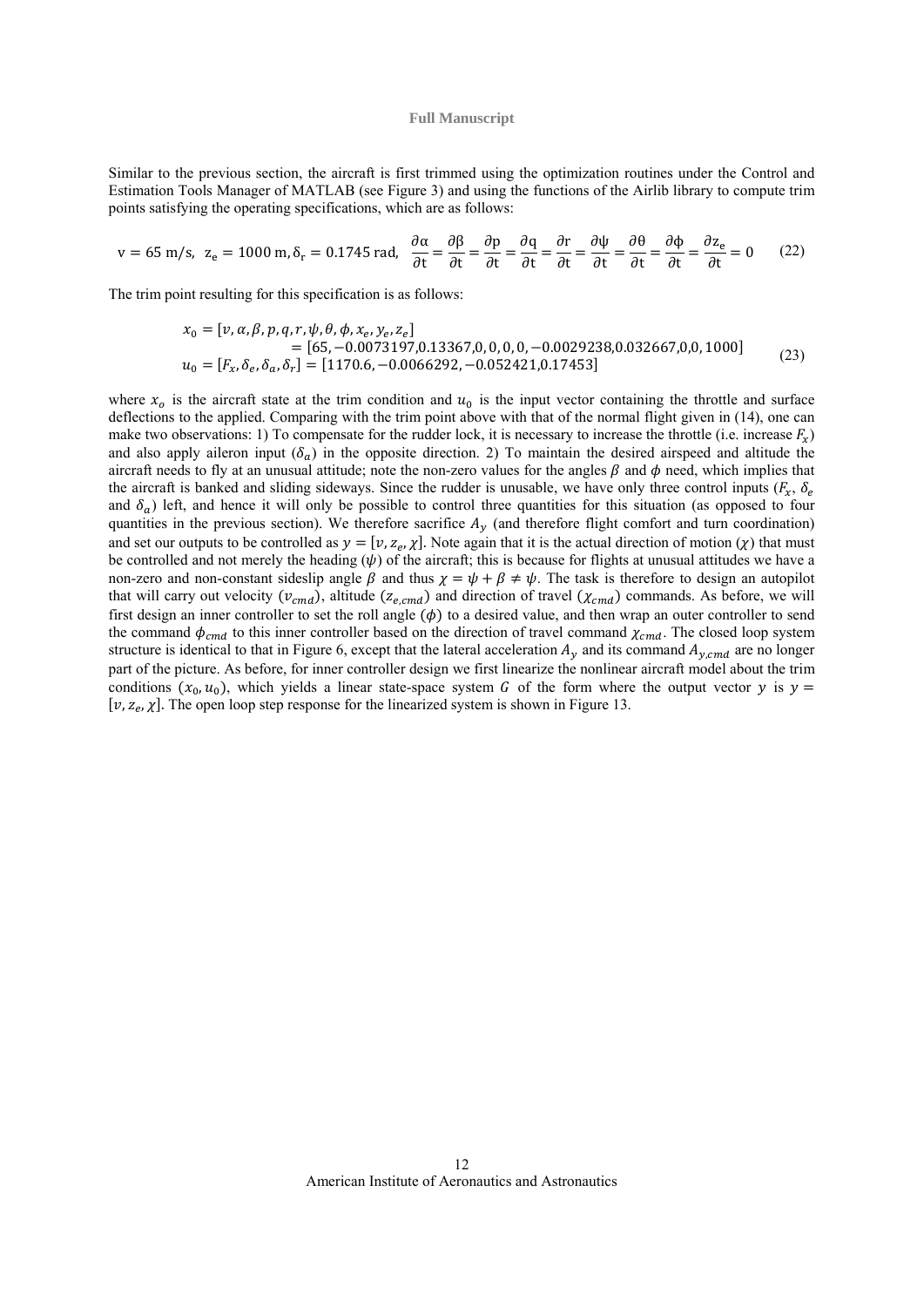

*Figure 13.* Aircraft states resulting from simulations of the linearized aircraft model in open-loop under rudder jam around  $v = 65$  m/s and  $h = 1000$  m.

To design the inner controller we use the loop-shaping approach described in the previous section with a desired loop-shape

$$
G_d(s) = \text{diag}\left(\frac{1}{s}, \frac{1}{s}, \frac{1}{s}\right) \tag{24}
$$

The loop-shape is less aggressive compared to the normal flight scenario considered in the previous section  $(1/s)$ instead of  $2/s$  since the aircraft is less stable at unusual attitudes and has a higher tendency to leave the vicinity of the trim point. The closed-loop transfer function for the inner loop resulting from this target loop-shape will approximately be

$$
T(s) = G_d(s)[I + G_d(s)]^{-1} \approx \text{diag}\left(\frac{1}{s+1}, \frac{1}{s+1}, \frac{1}{s+1}, \frac{1}{s+1}\right) \tag{25}
$$

Note that due to the less aggressive desired loop-shape  $G_d$ , the settling time is  $t_s = 5\tau = 5\frac{1}{1} = 5$  seconds, which is twice that of the normal flight scenario. The closed loop step response of the system is shown in Figure 14. Note that the diagonal plots converge to one, which implies that the desired tracking is achieved, and the off-diagonal plots are close to zero, which implies that the coupling effects between channels is negligible in closed-loop.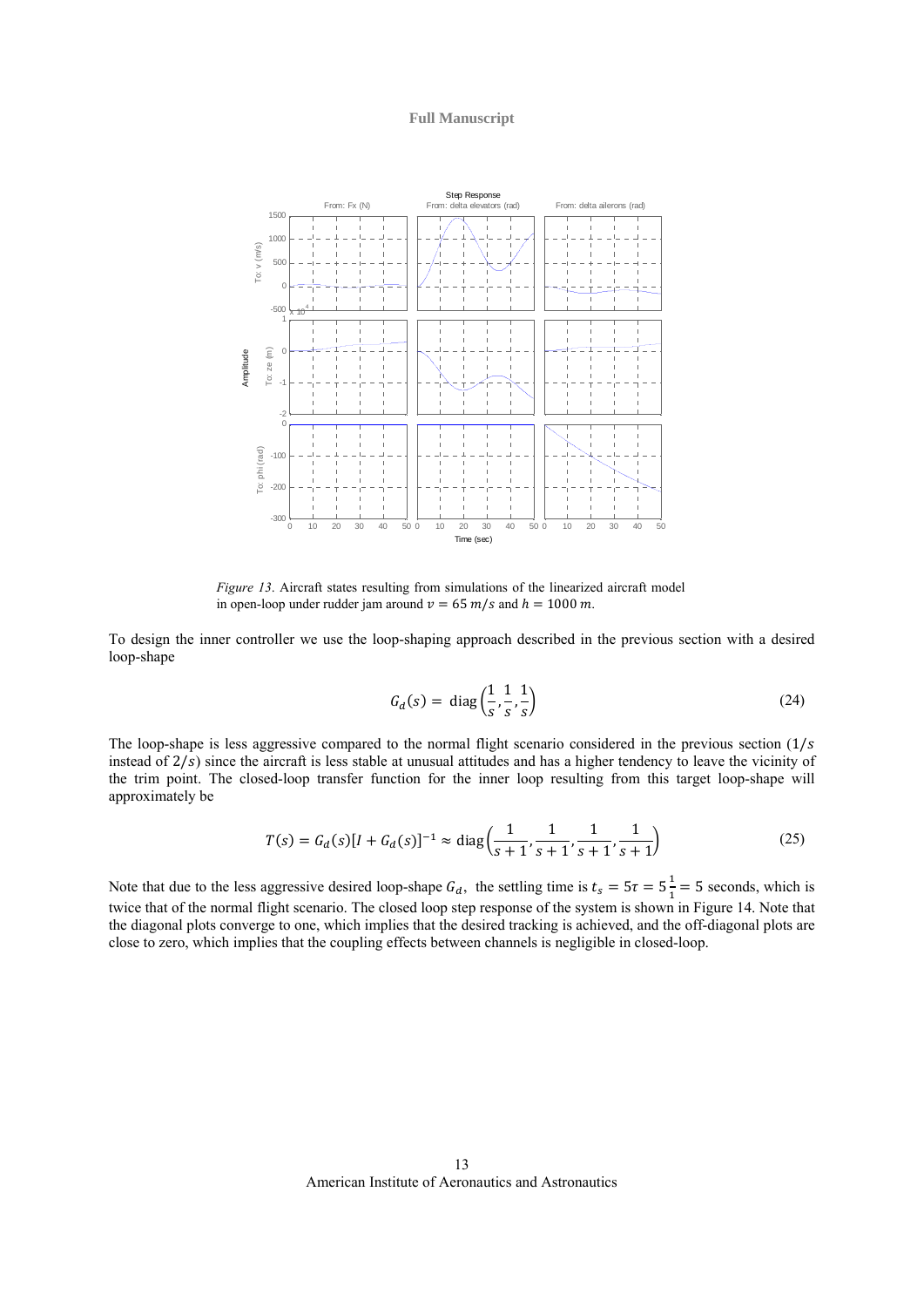

*Figure 14.* Aircraft states resulting from simulations of the linearized aircraft model in closed-loop under rudder jam around  $v = 65$  m/s and  $h = 1000$  m.

The final step is to test the autopilot designed in closed loop with the nonlinear aircraft model from Airlib and perform SIMULINK simulations. Again we first wrap the controller designed above with an outer controller (see Figure 6) to an appropriate roll angle command  $\phi_{cmd}$  from a desired direction of motion  $\chi_{cmd}$  using a simple proportional integral derivative (PID) controller with filtered derivative of the form (21) where the coefficients were selected empirically as  $K_p = 4$ ,  $K_i = 1$ ,  $K_d = 1$  and  $N = 100$ . This outer controller, the inner controller designed above and the nonlinear Cessna 172 model from Airlib were connected as illustrated in Figure 6 and the resulting system was simulated in SIMULINK. The scenario studied in this simulation is as follows: The aircraft is at location  $p_{current} = (0,0)$ , with heading  $\chi_{current} = 0^{\circ}$ , speed  $v = 65$  m/s and altitude  $z_e = 1000$  m where it experiences a servoactuator jam that leaves the rudder stuck at 10°. The aircraft must therefore make an emergency landing. The closest runway starts at location  $p_{runway} = (32990 \, m, 12500 \, m)$  and the approach direction for the runway is  $-30^\circ$ . In the first part of the scenario it is desirable to navigate the aircraft to a point that is at least 15000 m of the runway, while approaching the runway in a straight manner with a direction of travel  $\chi_{target} = -30^{\circ} =$  $-0.5236$   $rad$ . In the second part of the scenario we would like to execute landing procedures from this point, which includes reducing the speed of the aircraft while at the same time decreasing its altitude. For the first part of the scenario we would like the aircraft to maintain its speed and altitude such that  $v_{cmd} = 65 \frac{m}{s}$  and  $z_{ecmd} =$ 1000 m. The point  $p_{target}$  to which the aircraft must be navigated can be obtained as follows:

$$
p_{target} + \mathbf{1}_{-30^{\circ}} \times 15000 = p_{runway}
$$
  
\n
$$
p_{target} = (32990, 12500) - (\cos(-30^{\circ}), \sin(-30^{\circ})) \times 15000
$$
  
\n
$$
p_{target} = (20000, 20000)
$$
 (26)

where  $1_{-30}$ <sup>o</sup> denotes the unit vector having a direction of  $-30^\circ$ . The aircraft maneuver to reach this point can be achieved in three steps: a turn towards the target direction, straight travel, and a second turn to align the travel direction with the runway. Since the aircraft is disabled and flying at an usual attitude, the turns should not be too steep; hence we shall execute shallow turns with a wide turn radius of  $r = 5000 \, \text{m}$  for safety purposes. We therefore construct two circles with radius  $r = 5000$  m, one passing through  $p_{current}$  with a tangent in the direction  $\chi_{current}$  and another passing through  $p_{target}$  with a tangent in the direction  $\chi_{target}$ . We then join these circles with a common tangent through which the aircraft will travel between turns. The direction of this common tangent and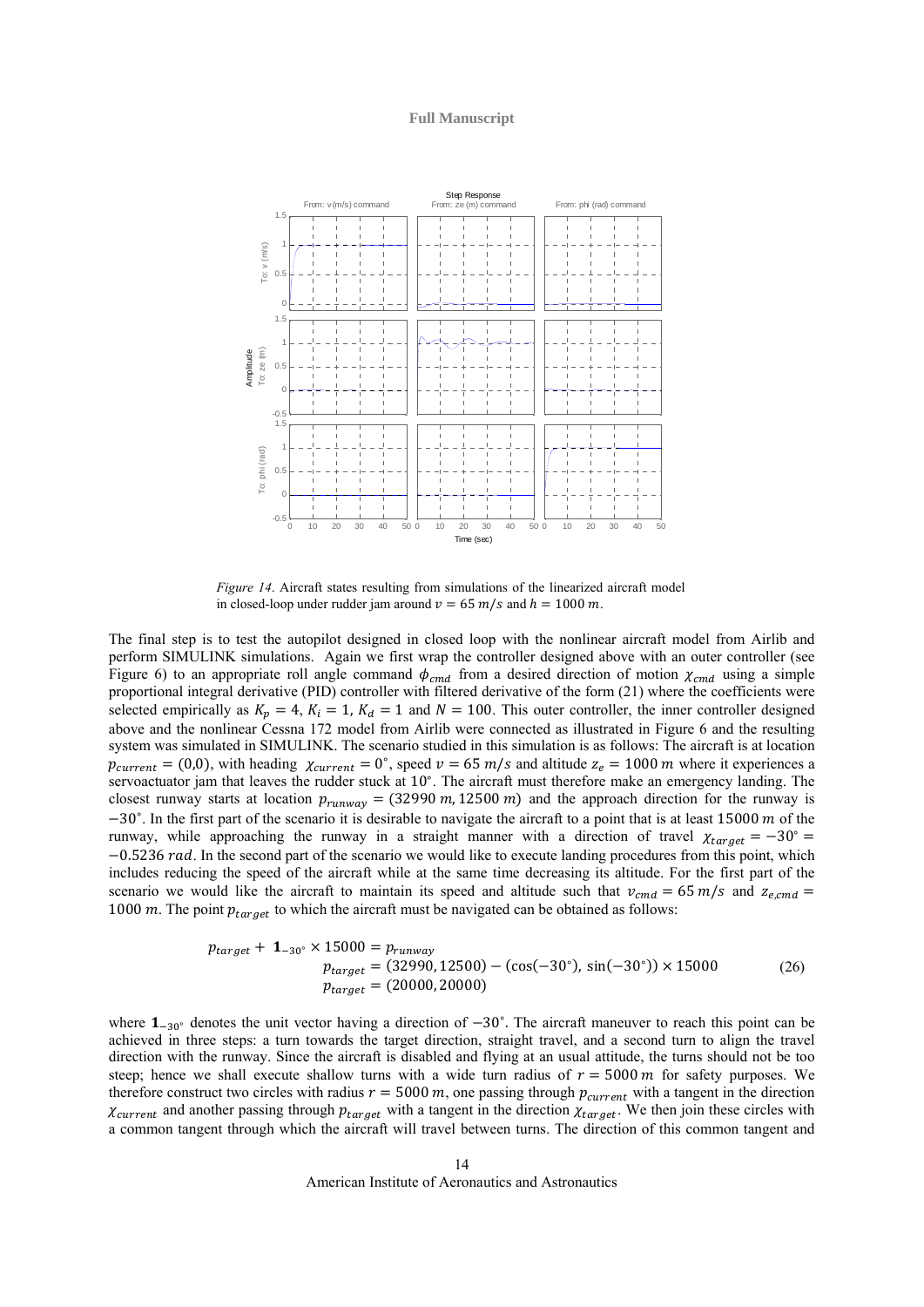the points of tangency to the circles can be computed by geometric calculations (or graphically) to be  $\chi_{tangent}$ 60.56°,  $p_{t1}$  = (4355, 2543) and  $p_{t2}$  = (13145,18126). Hence the  $\chi_{cmd}$  to be applied to the autopilot first goes from  $\chi_{current} = 0$  to  $\chi_{tangent} = 60.56^{\circ} = 1.057$  rad, then stays constant at  $\chi_{tangent} = 60.56^{\circ} = 1.057$  rad, and then goes from  $\chi_{tangent} = 60.56^{\circ} = 1.057$  rad to  $\chi_{target} = -30^{\circ} = -0.5236$  rad. To compute the amounts of time  $t_1, t_2$  and  $t_3$  spent in the first, second and third segments mentioned above

Duration of first turn: \n
$$
t_1 = \frac{|X_{tangent} - X_{start}|^2}{v} = \frac{|1.057 - 0|.5000}{65} \approx 81 \, \text{s}
$$
\n

\nDuration of straight travel: \n $t_2 = \frac{||p_{t2} - p_{t1}||}{v} = \frac{\sqrt{(18126 - 2543)^2 + (13145 - 4355)^2}}{65} \approx 275 \, \text{s}$ \n

\nDuration of second turn: \n $t_3 = \frac{|X_{target} - X_{tangent}|^2}{v} = \frac{|-0.5236 - 1.057|.5000}{65} \approx 121 \, \text{s}$ \n

From this point on the landing procedure is executed, which includes reducing the speed of the aircraft uniformly from  $v = 65$  m/s to its landing speed of  $v_L = 34$  m/s, while at the same time decreasing the altitude from  $z_e =$ 1000 m to  $z_L = 0$  m. The amount of time  $t_L$  spent during the landing phase can be computed as

Duration of landing:

\n
$$
t_L = \frac{\|p_{target} - p_{runway}\|}{0.5(v+v_L)} = \frac{\sqrt{(20000 - 32990)^2 + (20000 - 12500)^2}}{0.5(65 + 34)} \approx 303 \, \text{s}
$$
\n(28)

The altitude is decreased linearly until about the last minute before touchdown, and from this point on the descent rate is slowly decreased to achieve a flare. The results of the SIMULINK simulation of the controlled nonlinear aircraft of the scenario described above is presented in Figures 15 and 16. In Figure 15, the commands applied to the autopilot are shown in green dotted lines, and the aircraft's response is in blue solid lines, from where it can be seen that desired references are followed quite closely. The trajectory of the aircraft in is shown in Figure 16 where only the  $x_e$  and  $y_e$  components are present since the altitude is constant at  $z_e = 1000$  m during the entire scenario. It can be seen that the aircraft follows the reference trajectory closely and reaches a point where it is about the desired distance (15000 m) from the target runway that is in alignment with the orientation of the runway. From this point on the landing procedure is executed, and the aircraft lands safely to the target runway.



*Figure 15*. Aircraft states resulting from SIMULINK simulations of the nonlinear aircraft model in closed-loop under rudder jam.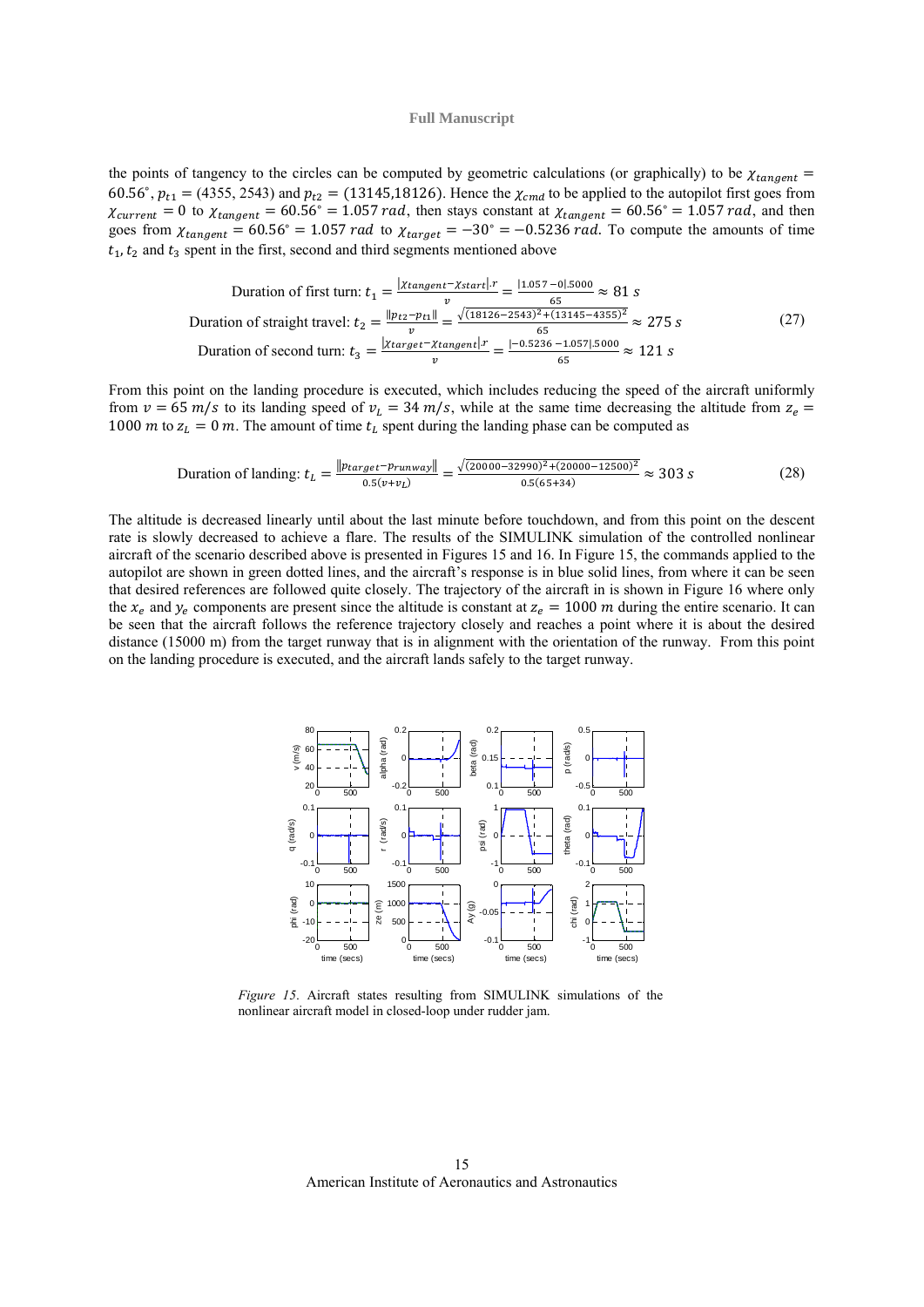

*Figure 16.* Aircraft trajectory resulting from SIMULINK simulations of the nonlinear aircraft model in closed-loop under rudder jam.

## **C. Aileron Servoactuator Jam**

In this section we consider the case when the aileron servoactuator is jammed, and for the sake of the example, we assume that the aileron is stuck at an angle of five degrees (i.e.  $\delta_r = 5^\circ = 0.0873 \, rad$ ) while the aircraft is flying at a cruise speed of  $65 \frac{m}{s}$  and an altitude of 1000 m. The uncontrolled response of the aircraft obtained from SIMULINK simulations using the nonlinear Cessna 172 model from Airlib is shown in Figures 17 and 18.



*Figure 17*. Aircraft states resulting from SIMULINK simulations of the nonlinear aircraft model under aileron jam around  $v = 65$  m/s and  $h = 1000$  m.craft states resulting from SIMULINK simulations of the nonlinear aircraft model for normal flight at  $v = 65 \, m/s$  and  $h = 1000 \, m$ .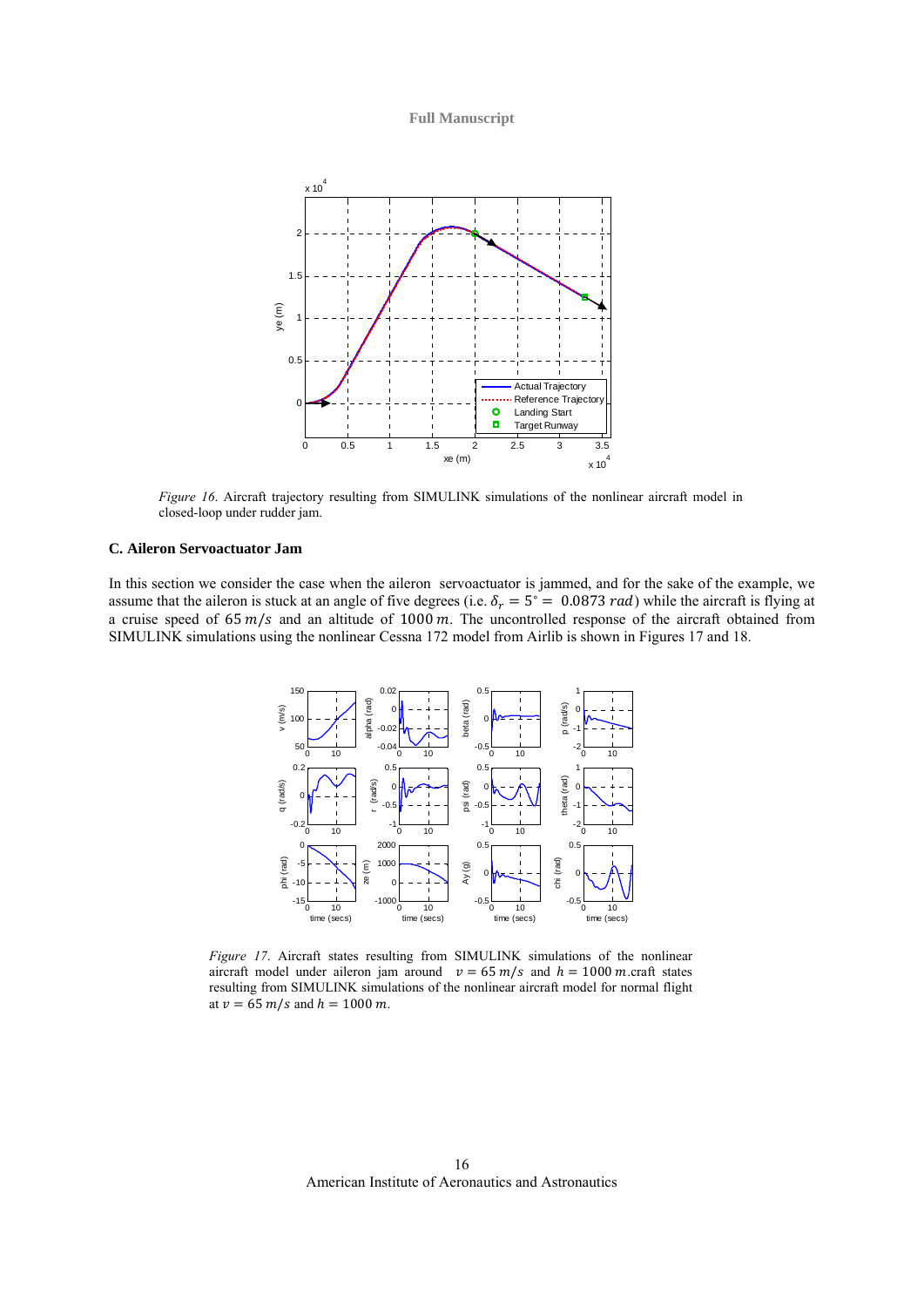

Figure 18. Aircraft trajectory resulting from SIMULINK simulations of the nonlinear aircraft model under aileron jam around  $v = 65$  m/s and  $h = 1000$  m.

Similar to the rudder servoactuator jam case, the aircraft starts rolling around its axis, loses altitude and hits the ground at a high speed in less than 20 seconds. For control design the aircraft is first trimmed using the optimization routines under the Control and Estimation Tools Manager of MATLAB (see Figure 3) and using the functions of the Airlib library to compute trim points satisfying the operating specifications, which are as follows:

$$
v = 65 \text{ m/s}, \ z_e = 1000 \text{ m}, \delta_a = 0.0873 \text{ rad}, \ \frac{\partial \alpha}{\partial t} = \frac{\partial \beta}{\partial t} = \frac{\partial p}{\partial t} = \frac{\partial q}{\partial t} = \frac{\partial r}{\partial t} = \frac{\partial \psi}{\partial t} = \frac{\partial \phi}{\partial t} = \frac{\partial \phi}{\partial t} = \frac{\partial z_e}{\partial t} = 0
$$
 (29)

The trim point resulting for this specification is as follows:

$$
x_0 = [v, \alpha, \beta, p, q, r, \psi, \theta, \phi, x_e, y_e, z_e]
$$
  
= [65, -0.0073725, -0.22252,0, 0, 0, 0.22252,0.0049416, -0.0544,0,0,1000]  

$$
u_0 = [F_x, \delta_e, \delta_a, \delta_r] = [1251.3, -0.0065926, 0.087266, -0.29055]
$$
 (30)

where  $x_0$  is the aircraft state at the trim condition and  $u_0$  is the input vector containing the throttle and surface deflections to the applied. Comparing with the trim point above with that of the normal flight given in (14), one sees again that it is necessary to increase the throttle (i.e. increase  $F_x$ ) and also apply rudder input  $(\delta_r)$  in the opposite direction to compensate for the aileron lock. Also similar to the rudder jam case, altitude the aircraft needs to fly at an unusual attitude to maintain the desired airspeed altitude (note the non-zero values for the angles  $\beta$  and  $\phi$ ). Since the aileron is unusable, we have only three control inputs  $(F_x, \delta_e$  and  $\delta_r$ ) left and as before we set our three outputs to be controlled as  $y = [v, z_e, \chi]$ . As usual, we will first design an inner controller to set the roll angle ( $\phi$ ) to a desired value, and then wrap an outer controller to send the command  $\phi_{cmd}$  to this inner controller based on the direction of travel command  $\chi_{cmd}$ . The closed loop system structure is identical to that in Figure 6, except that the lateral acceleration  $A_y$  and its command  $A_{y,cmd}$  are no longer part of the picture. As before, for inner controller design we first linearize the nonlinear aircraft model about the trim conditions  $(x_0, u_0)$ , which yields a linear statespace system G of the form where the output vector y is  $y = [v, z_e, \chi]$ . The open loop step response for the linearized system is shown in Figure 19.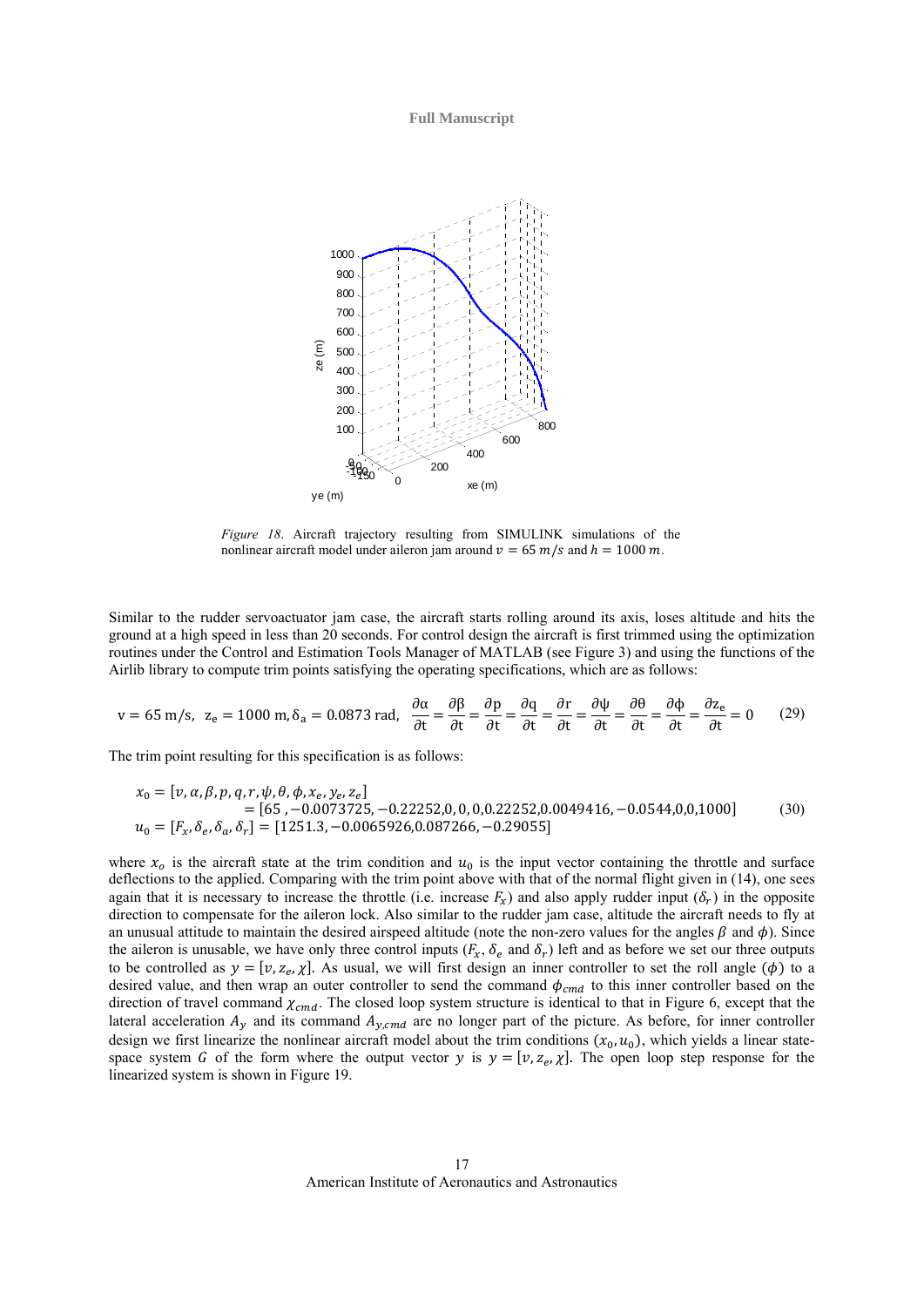

*Figure 19*. Aircraft states resulting from simulations of the linearized aircraft model in open-loop under aileron jam around  $v = 65$  m/s and  $h = 1000$  m.

To design the inner controller we use the loop-shaping approach described in the previous section with a desired loop-shape

$$
G_d(s) = \text{diag}\left(\frac{1}{s}, \frac{1}{s}, \frac{1}{s}\right) \tag{31}
$$

The closed-loop transfer function for the inner loop resulting from this target loop-shape will approximately be

$$
T(s) = G_d(s)[I + G_d(s)]^{-1} \approx \text{diag}\left(\frac{1}{s+1}, \frac{1}{s+1}, \frac{1}{s+1}, \frac{1}{s+1}\right)
$$
(32)

Note that the settling time is  $t_s = 5\tau = 5\frac{1}{1} = 5$  seconds, which is twice that of the normal flight scenario. The closed loop step response of the system is shown in Figure 20. Note that the diagonal plots converge to one, which implies that the desired tracking is achieved, and the off-diagonal plots are close to zero, which implies that the coupling effects between channels is negligible in closed-loop.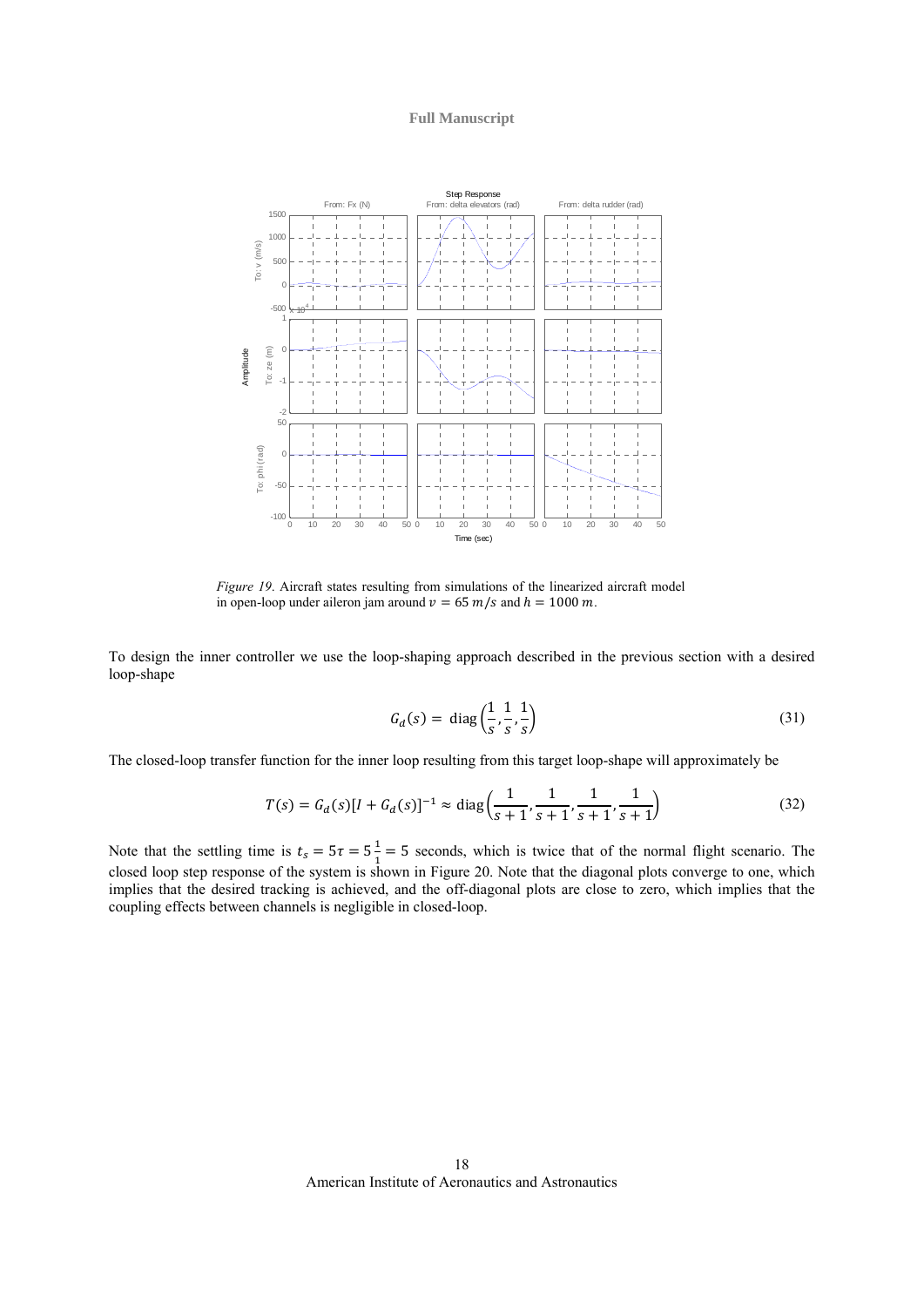

*Figure 20.* Aircraft states resulting from simulations of the linearized aircraft model in closed-loop under aileron jam around  $v = 65$  m/s and  $h = 1000$  m.

The final step is to test the autopilot designed in closed loop with the nonlinear aircraft model from Airlib and perform SIMULINK simulations. Again we first wrap the controller designed above with an outer controller (see Figure 6) to an appropriate roll angle command  $\phi_{cmd}$  from a desired direction of motion  $\chi_{cmd}$  using a simple proportional integral derivative (PID) controller with filtered derivative of the form (21) where the coefficients were selected empirically as  $K_p = 2.5$ ,  $K_i = 0.12$ ,  $K_d = 2$  and  $N = 100$ . This outer controller, the inner controller designed above and the nonlinear Cessna 172 model from Airlib were connected as illustrated in Figure 6 and the resulting system was simulated in SIMULINK. The scenario studied is the same as that in rudder jam case. The results of the SIMULINK simulation of the controlled nonlinear aircraft of the scenario described above is presented in Figures 21 and 22. In Figure 21, the commands applied to the autopilot are shown in green dotted lines, and the aircraft's response is in blue solid lines, from where it can be seen that desired references are followed rather closely. The trajectory of the aircraft in is shown in Figure 22; only the  $x_e$  and  $y_e$  components are shown since the altitude is constant at  $z_e = 1000 \text{ m}$  during the entire scenario. It can be seen that the aircraft follows the reference trajectory closely and reaches a point where it is about the desired distance (15000 m) from the target runway and is in alignment with the orientation of the runway. From this point on the landing procedure is executed, and the aircraft lands safely to the target runway.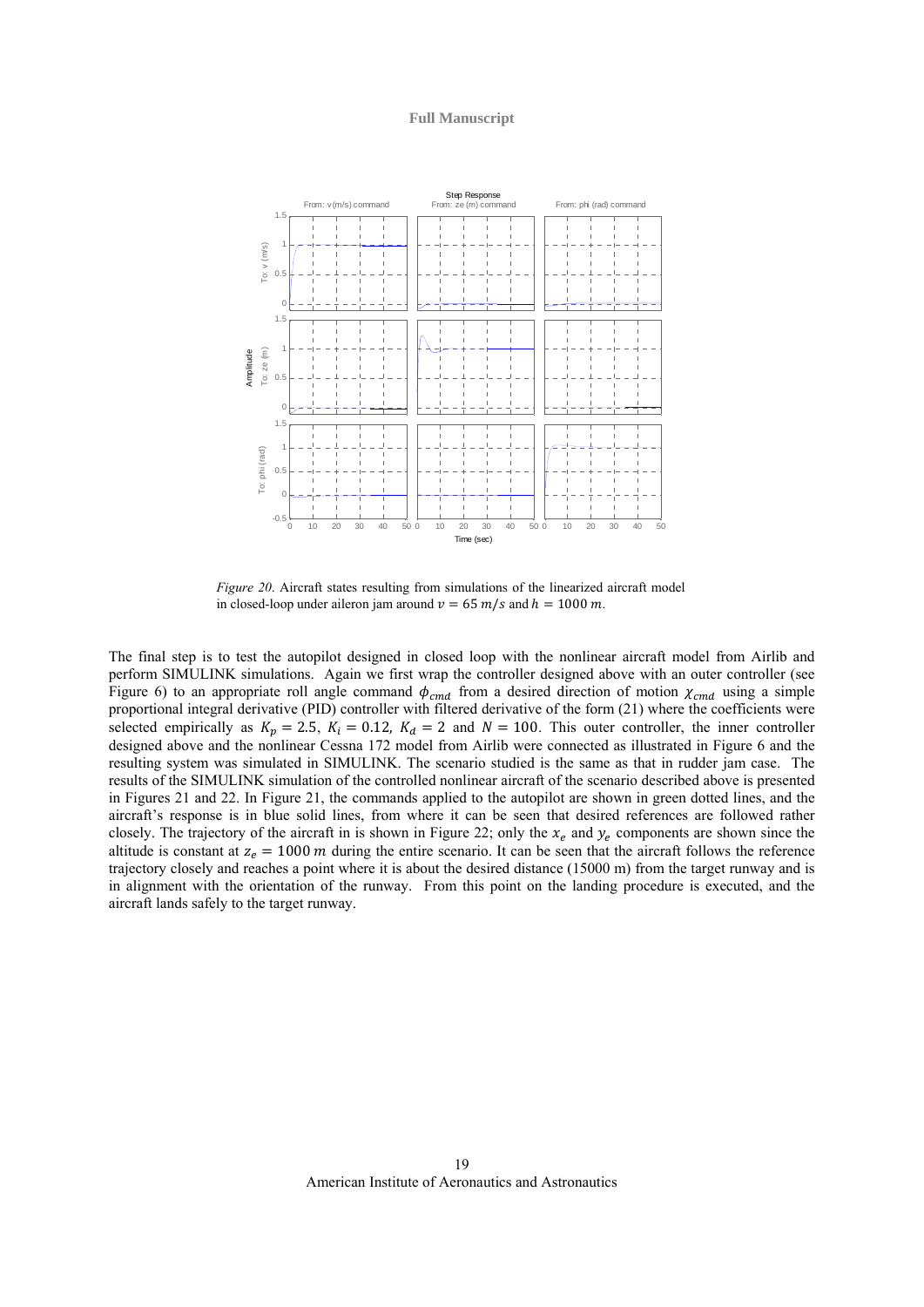

*Figure 21*. Aircraft states resulting from SIMULINK simulations of the nonlinear aircraft model in closed-loop under aileron jam.



*Figure 22.* Aircraft trajectory resulting from SIMULINK simulations of the nonlinear aircraft model in closed-loop under aileron jam.

#### **IV. Conclusion**

Autopilot design for a disabled general aviation aircraft as a result of a rudder or aileron actuator jam is studied. Flight control laws that are required to automatically stabilize and then navigate the aircraft to a nearby airport are developed. Firstly, an accurate nonlinear aircraft model of the general aviation aircraft is introduced and its effects are simulated by using the MATLAB/SIMULINK incorporating the Airlib toolbox. The autopilot design was carried out by using loop-shaping techniques where decoupling of the longitudinal and lateral dynamics are explicitly addressed. Subsequently, an abnormal flight situation is shown where a sudden rudder servoactuator jam, if uncontrolled, leads to the eventual loss of the aircraft. However, it is shown that the newly designed autopilot is able to perform the necessary attitude change to first recover and then navigate the aircraft towards a nearby runway for an emergency landing. After a rudder malfunction, a similar study is carried out for the case of an aileron actuator jam where the autopilot can again automatically recover and navigate the aircraft. Future research directions include